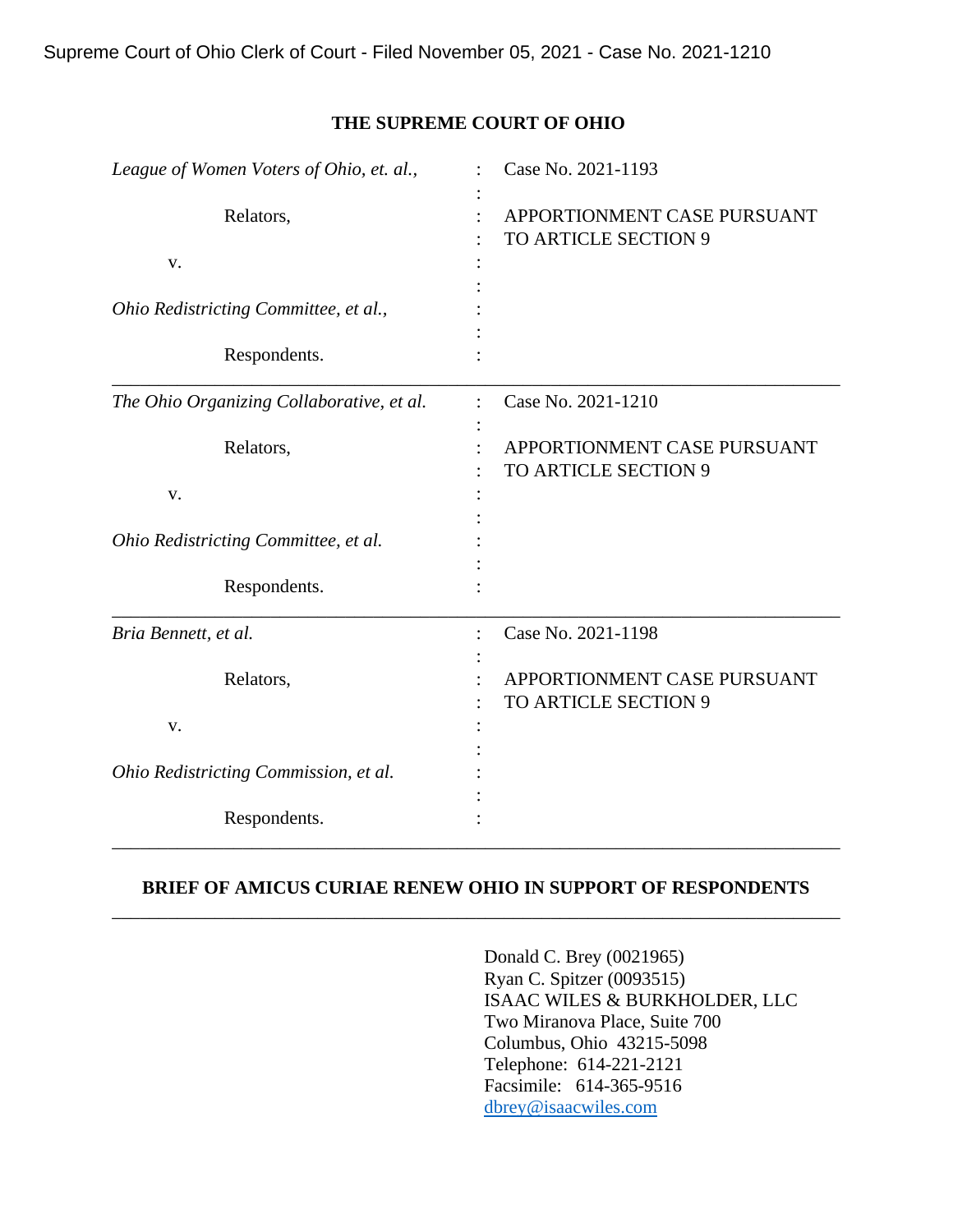Freda J. Levenson (0045916), Counsel of Record ACLU of Ohio Foundation, Inc. 4506 Chester Avenue Cleveland, Ohio 44103 (614) 586-1975 x 125 [flevenson@acluohio.org](about:blank)

David J. Carey (0088787) ACLU of Ohio Foundation, Inc. 1108 City Park Avenue, Suite 203 Columbus, Ohio 43206 (614) 586-1972 x2004 dcarey@acluohio.org

Alora Thomas (PHV 22010-2021) Julie A. Ebenstein (PHV 25423-2021) American Civil Liberties Union 125 Broad Street New York, NY 10004 (212) 519-7866 athomas@aclue.org

Robert D. Fram (PHV 25414-2021) Donald Brown (PHV 25480-2021) Joshua González (PHV 25424-2021) David Denuyl (PHV 25192-2021) Juliana Goldrosen (PHV 25193-2021) Salesforce Tower 415 Mission Street, Suite 5400 San Francisco, CA 94105-2533 Telephone: (415) 591-6000 rfram@cov.com

Megan C. Keenan (PHV 25410-2021) L. Brady Bender (PHV 25192-2021) Alexander Thomson (PHV 25462-2021 One CityCenter 850 Tenth Street, NW Washington, DC 20001-4956 (202) 662-6000 mkeenan@cov.com

Madison Arent\* Covington & Burling LLP. The New York Times Building

#### rspitzer@isaacwiles.com

*Counsel for Renew Ohio Amicus Curiae*

John Mark Haseley (0063042) Counsel of Record *We are Ohio; Amicus Curiae on behalf of Relator*

Stephanie Marie (0087555) Counsel of Record *David Niven, Ph.D., Amicus Curiae on behalf of Relator*

Emily Elizabeth Smart Woerner (0089349) Counsel of Record Andrew William Garth (0088905) Shannon Doyle Price (0100744) *City of Cincinnati, Amicus Curiae on behalf of Relator*

Steven Samuel Kaufman (0016662) Counsel of Record Sara Smoter Dorland (0095682) Dolores Patria Garcia-Prignitz (0085644) Christopher Lamar Valencia Richardson Robert Weiner *Campaign Legal Center, Amicus Curiae on behalf of Relator*

Subodh Chandra (0069233) Counsel of Record *The Ohio State Conference of the NAACP, Amicus Curiae on behalf of Relator*

Peter M. Ellis (0070264) Counsel of Record M. Patrick Yingling Natalie R. Salazar REED SMITH LLP 10 South Wacker Dr.,  $40^{th}$  Floor Chicago, IL 60606 (312) 207-1000/Fax (312) 207-6400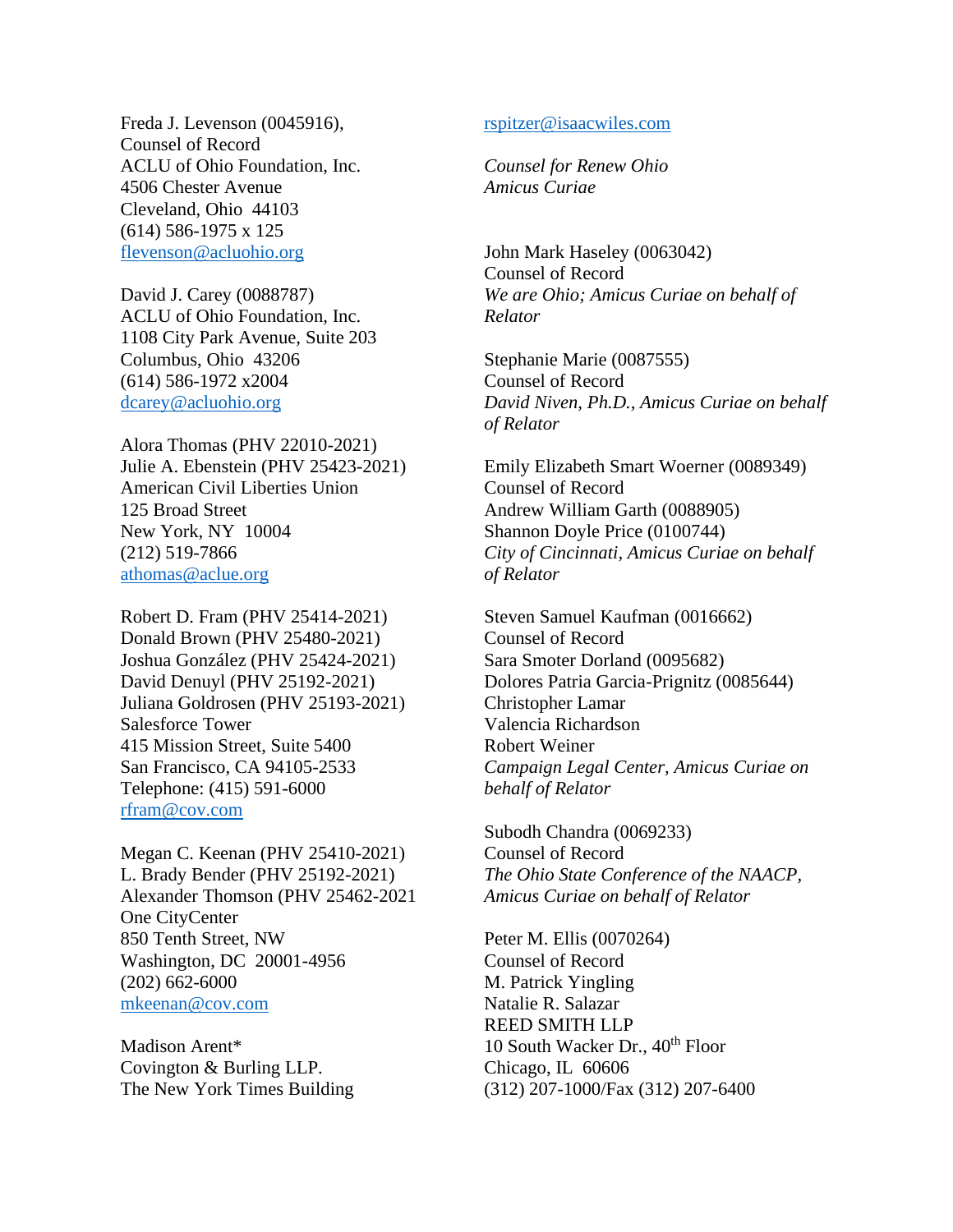620 Eighth Avenue New York, NY 10018-1405 (212) 841-1000 [marent@cov.com](about:blank)

Anupam Sharma (PHV 25418-2021) James Hovard (PHV 25420-2021) Yale Fu (PHV 25419-2021) COVINGTON & BURLING LLP 3000 El Camino Real 5 Palo Alto Square, 10th Floor Palo Alto, CA 94306-2112 (650) 632-4700 [asharma@cov.com](about:blank)

*Counsel for Relators, League of Women Voters of Ohio, A. Philip Randolph Institute of Ohio, Tom Harry, Tracy Beavers, Valerie Lee, Iris Meltzer, Sherry Rose, Bonnie Bishop,* 

Donald J. McTigue (0022849) Derek Stephen Clinger (0092075) McTigue & Colombo LLC 545 East Town St. Columbus, OH 43215 dmctigue@electionlawgroup.com dclinger@electionlawgroup.com

Abha Khanna Ben Stafford Elias Law Group 1700 Seventh Ave., Suite 200 Seattle, WA 98001 akhanna@elias.law bstafford@elias.law

Aria C. Branch Jyoti Jasrasaria Spencer W. Klein Elias Law Group 10 G Street NE, Suite 600 Washington, DC 20002 abranch@elias.law jjasrasaria@elias.law

#### pellis@reedsmith.com

Brad A. Funari Daniel Lynn Stewart REED SMITH LLP Reed Smith Centre, 225 Fifth Avenue Pittsburgh, PA, 15222 bfunari@reedsmith.com

Brian A. Sutherland (PHV 25406-2021) REED SMITH LLP 101 Second St., Suite 1800 San Francisco, CA 94105 bsutherland@reedsmith.com

Ben R. Fliegel REED SMITH LLP 355 South Grand Ave., Suite 2900 Los Angeles, CA 90071 bfliegel@reedsmith.com

Alicia L. Bannon (PHV 25409-2021) Yurij Rudensky (PHV 25422-2021) Michael Li (PHV 25430-2021) Ethan Herenstein BRENNAN CENTER FOR JUSTICE at NYU SCHOOL OF LAW 120 Broadway, Suite 1750 New York, NY 10271 (646) 292-8310 / Fax (212) 463-7308 Alicia.bannon@nyu.edu

*Counsel for Relators, Council on American-Islamic Relations, Ohio, Ohio Environmental Council, The Ohio Organizing Collaborative, Ahmad Aboukar, Crystal Bryant, Samuel Gresham Jr., Prentiss Haney, Mikayla Lee, Pierrette Talley*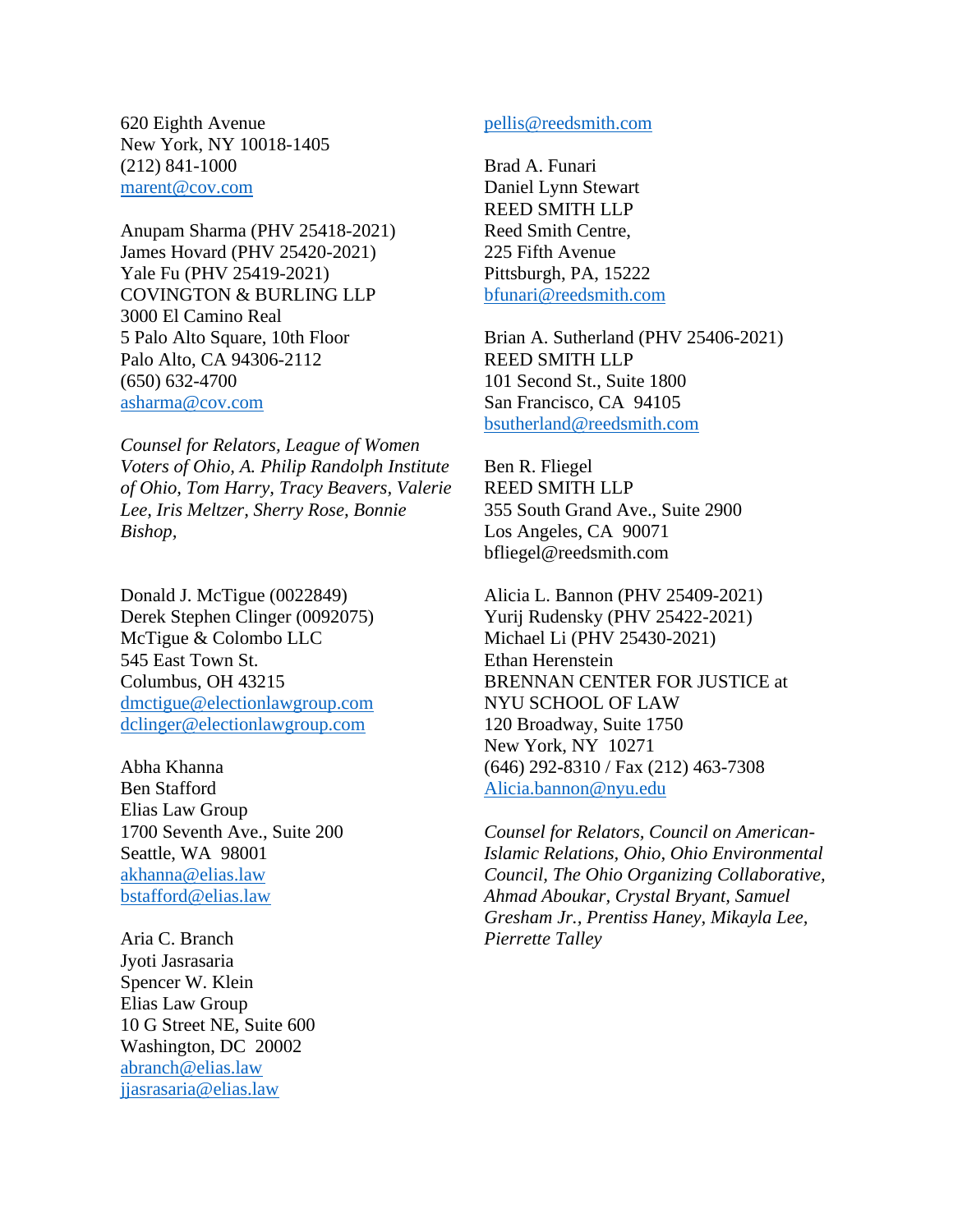#### sklein@elias.law

*Counsel for Relators, Regina C. Adams, Kathleen M. Brinkman, Martha Clark, Susanne L. Dyke, Carrie Kubicki, Meryl Neiman, Holly Oyster, Constance Rubin, Everett Totty, Bria Bennett*

#### **RESPONDENTS**

Erik Jameson (0078732) Counsel of Record Ashley Theodora (0096853)

*Counsel for Respondent, Ohio Redistricting Commission*

W. Stuart Dornette (0002955) Beth A. Bryan (0082076) Philip D. Williamson (0097174) Taft, Stettinius & Hollister, LLP 425 Walnut St., Suite 1800 Cincinnati, OH 45202-3957 (513)381-2838 dornette@taftlaw.com bryan@taftlaw.com pwilliamson@taftlaw.com

Phillip J. Strach (PHV 25444-2021) Thomas A. Farr John E. Branch, III Alyssa M. Riggins (PHV 25441-2021) Nelson, Mullins, Riley & Scarborough LLP 4140 Parklake Avenue, Suite 200 Raleigh, NC 27612 (919) 329-3800

*Counsel for Respondents, Matt Huffman, President of the Ohio Senate, and Robert R. Cupp, Speaker of the Ohio House of Representatives*

**Dave Yost Ohio Attorney General** Michael J. Hendershot (0081842) Michael A. Walton (0092201) Bridget C. Coontz (0072919) Julie M. Pfeiffer (0069762) 30 E. Broad St. Columbus, Ohio 43215 Telephone: (614) 466-2872 Fax: (614) 728-7592 [michael.hendershot@ohioattorneygeneral.gov](about:blank) [Michael.walton@ohioattorneygeneral.gov](about:blank) [Bridget.coontz@ohioattorneygeneral.gov](about:blank) [Julie.pfeiffer@ohioattorneygeneral.gov](about:blank) *Counsel for Respondents, Ohio Governor Michael DeWine, Ohio Secretary of State Frank LaRose, Ohio Auditor Keith Faber,* 

Diane Marie Menashe (0070305) Counsel of Record John Patrick Gilligan (0024542) *Counsel for Respondent Vernon Sykes*

Paul Vincent Disantis (0066334) Counsel of Record John Patrick Gilligan (0024542) Diane Marie Menashe (0070305) *Counsel for Respondent Emilia S. Sykes*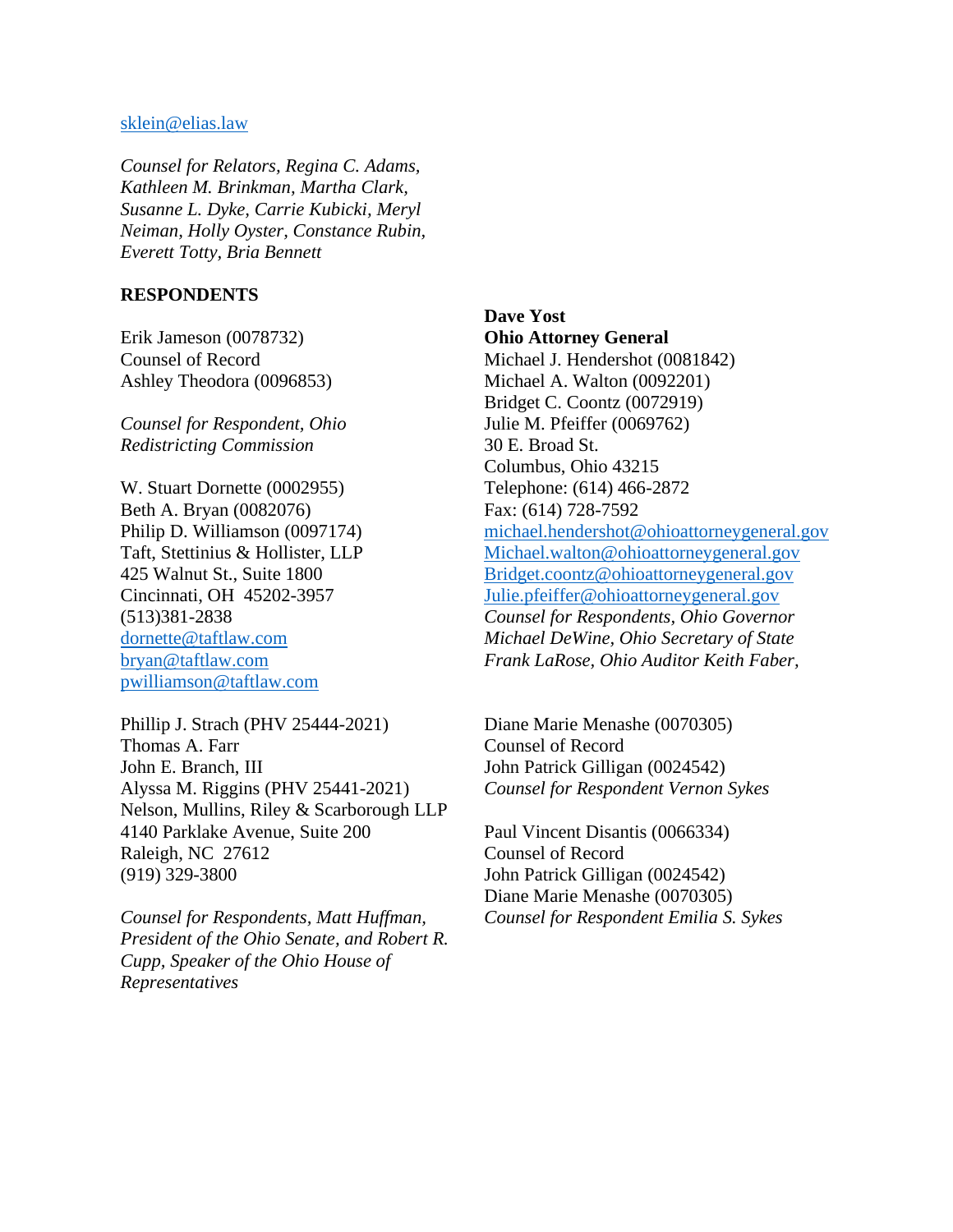# **TABLE OF CONTENTS**

| $\mathbf{I}$ . |           | Contrary to Relators' claims, Section 6(B)'s directive that the Redistricting<br>Commission attempt what has been variously termed "representational fairness" or<br>"partisan fairness" is but one among many directives in Article 11 and is both                                                  |  |
|----------------|-----------|------------------------------------------------------------------------------------------------------------------------------------------------------------------------------------------------------------------------------------------------------------------------------------------------------|--|
|                | A.        | As is clear from the text of the Constitution, the primary directive of Article<br>XI, both as originally adopted in 1967 and as amended in 2015, is the<br>protection of voice and voting power of communities of interest—counties,                                                                |  |
|                | <b>B.</b> | Section $6(B)$ 's districting goal does not rise to the level of an enforceable<br>districting rule but is limited by the text of Article XI in several important                                                                                                                                    |  |
|                | C.        | Relators conflate aspirational provision with the required provisions of                                                                                                                                                                                                                             |  |
| II.            |           | Given Section 3(C)'s directives and Ohio's current geographic, population, and<br>partisan demographics, there are very few counties where the Commission has the<br>ability to vary district composition to a degree sufficient to change which Party is                                            |  |
|                | A.        | Section $3(C)(2)$ 's directive and not the Commission's discretion mandates                                                                                                                                                                                                                          |  |
|                | <b>B.</b> | At the very most, only one Democrat-majority district can be                                                                                                                                                                                                                                         |  |
|                | C.        | Sections $3(C)(1)$ and $4(B)$ of Article XI—which cannot be violated in<br>furtherance of Section 6 directives—effectively determine the partisan<br>leaning of districts drawn in fourteen of Ohio's twenty-two Large Counties.                                                                     |  |
|                | D.        | For the 51 House districts drawn outside the eight Large Counties yet to be<br>discussed, the partisan breakdown of the Commission Democrats' proposal                                                                                                                                               |  |
|                | Ε.        | In the eight Large Counties where the Commission has sufficient discretion<br>under Sections 3 and 4 and demographics allow the Commission to<br>substantially affect the proportion of districts that favor each Party, the<br>Commission's adopted district lines more "closely correspond" to the |  |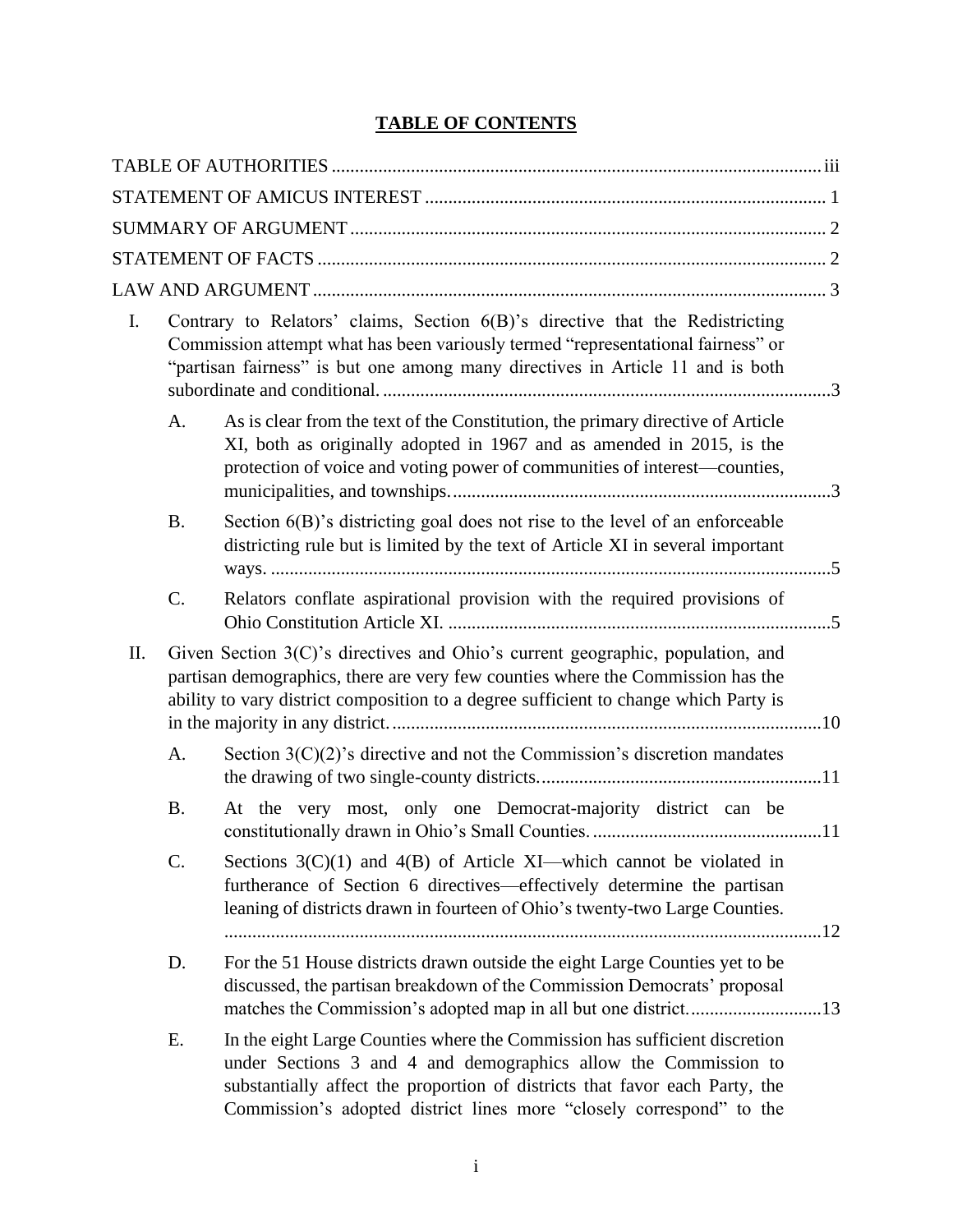|                                                                                    |           | partisan lean of voters in those districts than what either Relators or                                                                                                                                                                                                                              |  |  |  |
|------------------------------------------------------------------------------------|-----------|------------------------------------------------------------------------------------------------------------------------------------------------------------------------------------------------------------------------------------------------------------------------------------------------------|--|--|--|
| The Commission's Plan Avoids Gerrymandering, while Relators' Proposals Would<br>Ш. |           |                                                                                                                                                                                                                                                                                                      |  |  |  |
|                                                                                    | A.        | Drawing 44 House districts favoring Democrats is impossible without                                                                                                                                                                                                                                  |  |  |  |
|                                                                                    | <b>B.</b> | Comparing the partisan lean of these eight counties to the number of House<br>districts in which each Party is favored under the Commission's adopted<br>plan, the plan proposed by Commission Democrats, and that of Relators'<br>own expert demonstrates the absurd outcome of Relators' demands16 |  |  |  |
|                                                                                    | C.        | There is strong and clear evidence of gerrymandering in the plans proposed                                                                                                                                                                                                                           |  |  |  |
|                                                                                    | D.        | Section 6(A) in fact prohibits the Commission from engaging in such a<br>partisan gerrymander, even in furtherance of Section 6(B)'s "partisan                                                                                                                                                       |  |  |  |
|                                                                                    | Ε.        | The primary directive of Article XI and Ohio's residential, geographic, and<br>partisan demographics—not alleged abuse of discretion by the Redistricting<br>Commission—is why Section 6(B)'s requirements cannot be met in full. 22                                                                 |  |  |  |
|                                                                                    | F.        | This Court should uphold the Commission map and not force the                                                                                                                                                                                                                                        |  |  |  |
|                                                                                    |           |                                                                                                                                                                                                                                                                                                      |  |  |  |
|                                                                                    |           |                                                                                                                                                                                                                                                                                                      |  |  |  |
|                                                                                    |           | AFFIDAVIT OF JEFF JACOBSON                                                                                                                                                                                                                                                                           |  |  |  |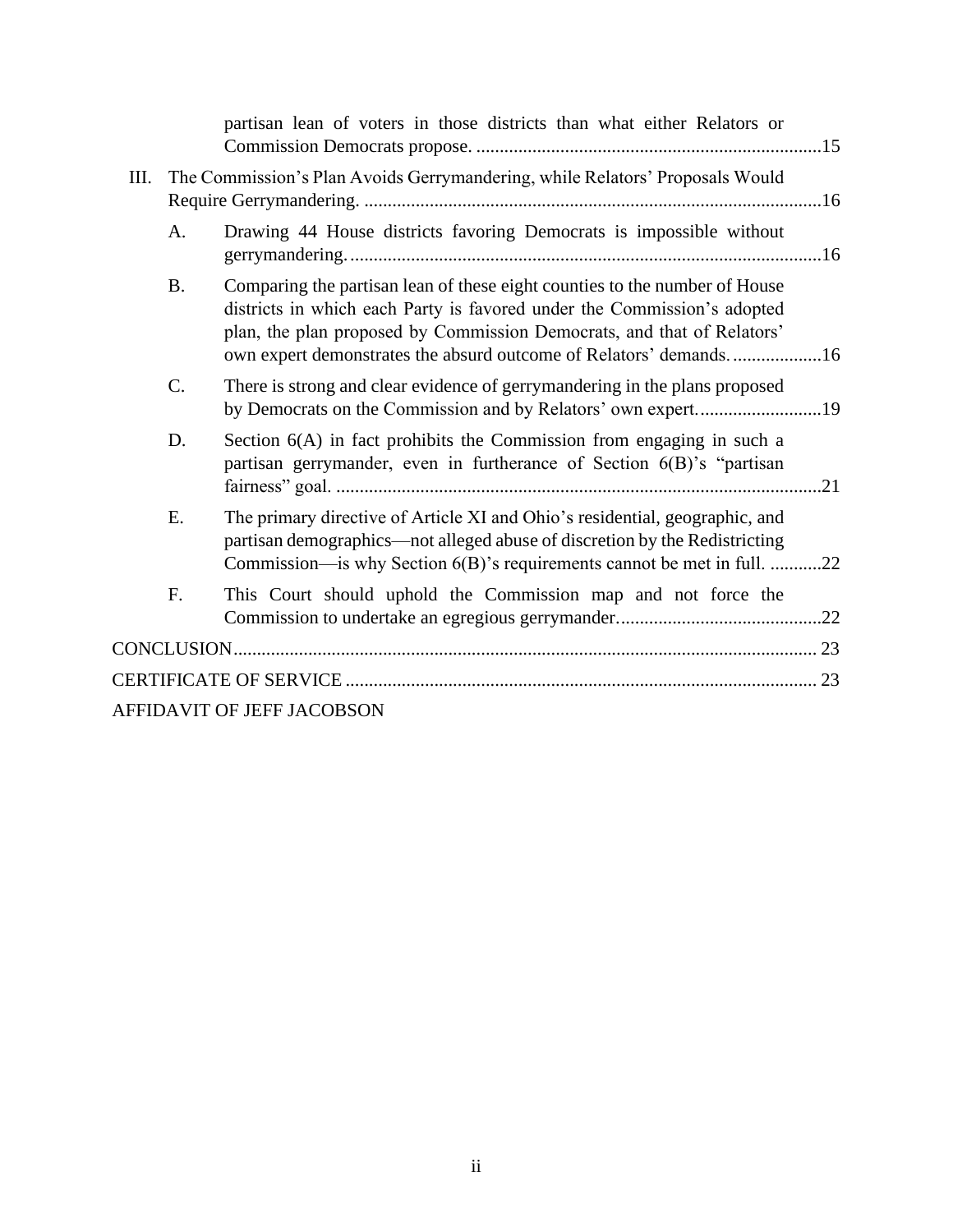# **TABLE OF AUTHORITIES**

#### <span id="page-6-0"></span>**Cases**

| Bernardini v. Conneaut Area City School Dist. Board of Education, 58 Ohio St. 2d 1, 4, 12 O.O.3d 1, 3, |  |
|--------------------------------------------------------------------------------------------------------|--|
| Boley v. Goodyear Tire & Rubber Co., 125 Ohio St. 3d 510, 513, 2010-Ohio-2550, 929 N.E.2d 448, 1 21    |  |
|                                                                                                        |  |
| State ex rel. Cincinnati Enquirer v. Lyons, 140 Ohio St. 3d 7, 2014-Ohio-2354, 14 N.E.3d 989 8         |  |
| State ex rel. Herman v. Klopfleisch, 72 Ohio St.3d 581, 584, 651 N.E.2d 995 (1995) 7                   |  |
|                                                                                                        |  |
| Toledo City Sch. Dist. Bd. of Educ. V. State Bd. of Educ. Of Ohio, 146 Ohio St. 3d 356, 2016-Ohio-856, |  |
|                                                                                                        |  |
|                                                                                                        |  |
| <b>Other Authorities</b>                                                                               |  |
| Merriam-Webster Dictionary, Definition of Attempt, (accessed November 2, 2021)7                        |  |
|                                                                                                        |  |
| <b>Rules</b>                                                                                           |  |
|                                                                                                        |  |
| <b>Constitutional Provisions</b>                                                                       |  |
|                                                                                                        |  |
|                                                                                                        |  |
|                                                                                                        |  |
|                                                                                                        |  |
|                                                                                                        |  |
|                                                                                                        |  |
|                                                                                                        |  |
|                                                                                                        |  |
|                                                                                                        |  |
|                                                                                                        |  |
|                                                                                                        |  |
|                                                                                                        |  |
|                                                                                                        |  |
|                                                                                                        |  |
|                                                                                                        |  |
|                                                                                                        |  |
|                                                                                                        |  |
|                                                                                                        |  |
|                                                                                                        |  |
|                                                                                                        |  |
|                                                                                                        |  |
|                                                                                                        |  |
|                                                                                                        |  |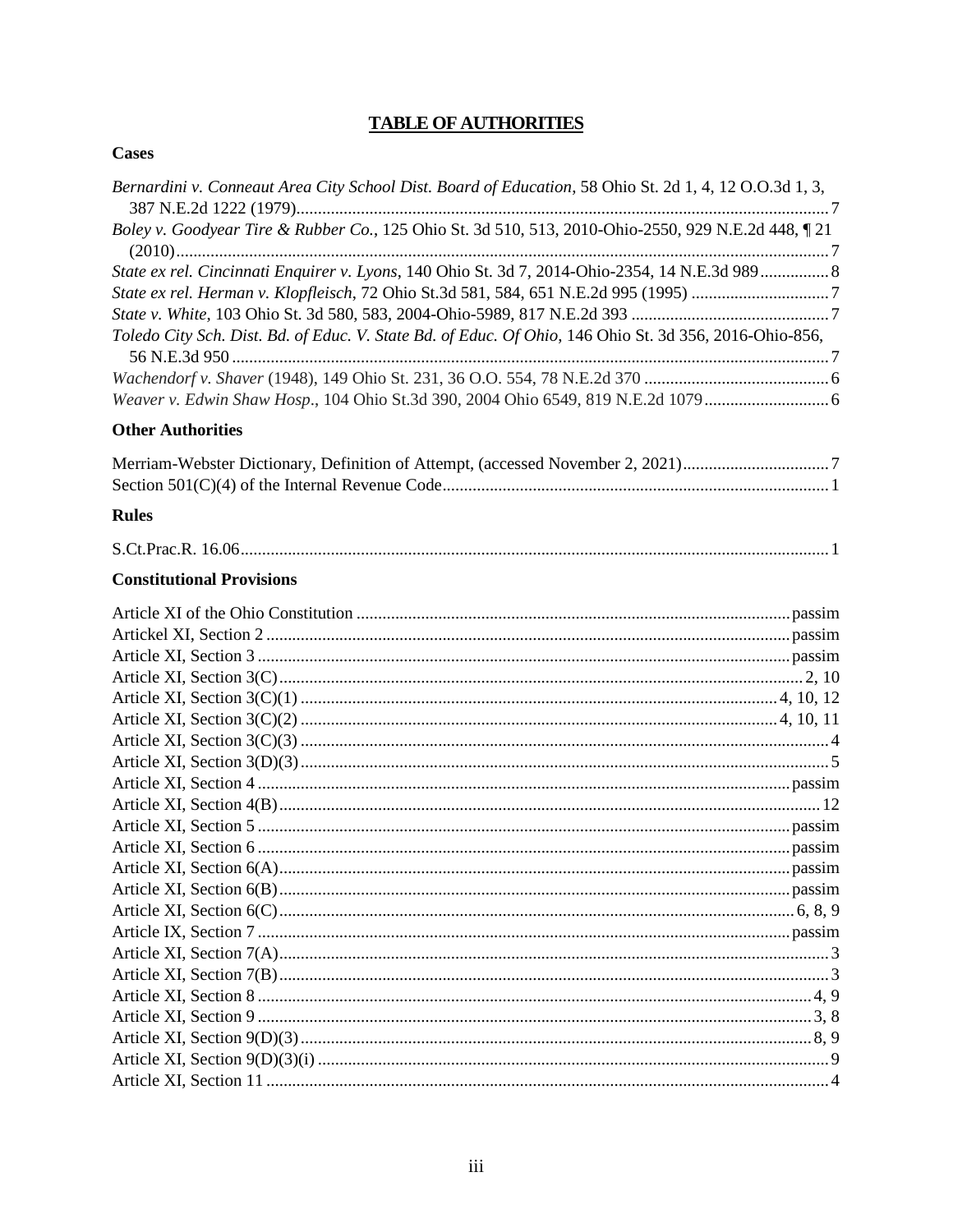#### **STATEMENT OF AMICUS INTEREST**

<span id="page-7-0"></span>Renew Ohio files this amicus curiae brief in support of the Respondents in the abovecaptioned matters, pursuant to S.Ct.Prac.R. 16.06.

Founded in 2013, Renew Ohio is an independent, nonprofit organization under section 501(C)(4) of the Internal Revenue Code whose singular goal is to support wise policymaking by Ohio's leaders. Renew Ohio's express hope is that its work will encourage all State leaders, Republicans and Democrats alike, to make the right decisions to improve Ohio's future.

With this goal in mind, Renew Ohio actively supported the 2014-2015 bipartisan reform of Ohio's legislative reapportionment law, believing the best policy decisions are made by legislators who faithfully represent their constituents, and that fair districts produce faithful legislators.

Jeff Jacobson, a Renew Ohio board member, has been an extensive part of Ohio's redistricting efforts for nearly thirty (30) years, including leading for legislative Republicans the bipartisan negotiations that resulted in passage through the General Assembly of the aforementioned 2014-2015 constitutional amendment reforming Ohio's redistricting process. *See*, Affidavit of Jeff Jacobson, attached hereto, ¶¶ 1-5.

Renew Ohio urges all members of the Ohio Redistricting Commission to follow the letter and spirit of the Constitution. In furtherance of this purpose, Renew Ohio broke down several of the maps proposed during the 2021 Ohio redistricting process – reviewing each map vis-à-vis the constitutional requirements contained in Article XI of the Ohio Constitution.

Considering the foregoing, Renew Ohio has a strong interest in the present case, which raises issues of central importance to all Ohio citizens and strikes at the core of Anglo-American independence – the Constitutional right to vote.

1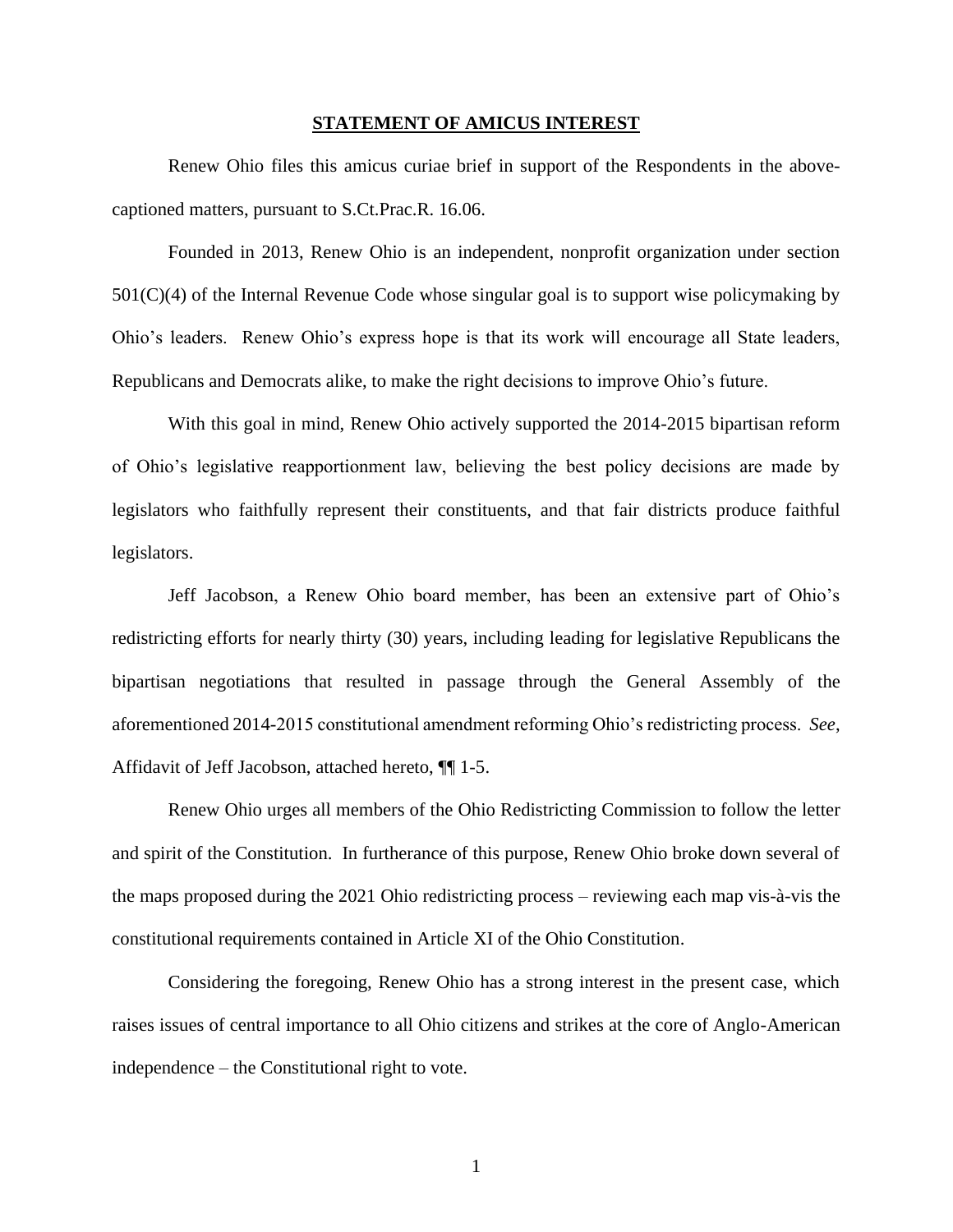#### **SUMMARY OF ARGUMENT**

<span id="page-8-0"></span>Article XI, Section 6 of the Ohio Constitution contains aspirational elements. While Section 6(B) asks the redistricting commission to "attempt" to accomplish what has been variously termed "representational fairness" or "partisan fairness", this aspirational goal is but one among many directives in Article XI, and is both subordinate and conditional upon achieving the mandatory provisions of Article XI.

In fact, the mandatory provisions of Article XI, Section 3(C) and Ohio's current geographic, population and partisan demographics make it impossible to constitutionally vary more than a few districts to a degree sufficient to change which party is in the majority in any district.

Indeed, what Relators propose as alternatives to the commission's plan would require unlawful gerrymandering – which the commission's plan avoids. Because the approved General Assembly district plan complies with the requirements of Article XI, Amicus Curiae Renew Ohio submits that the Court should uphold the approved district plan.

#### **STATEMENT OF FACTS**

<span id="page-8-1"></span>Amicus Renew Ohio adopts by reference the procedural and factual history set forth in Respondents' merit briefs and in the attached Affidavit of Jeff Jacobson.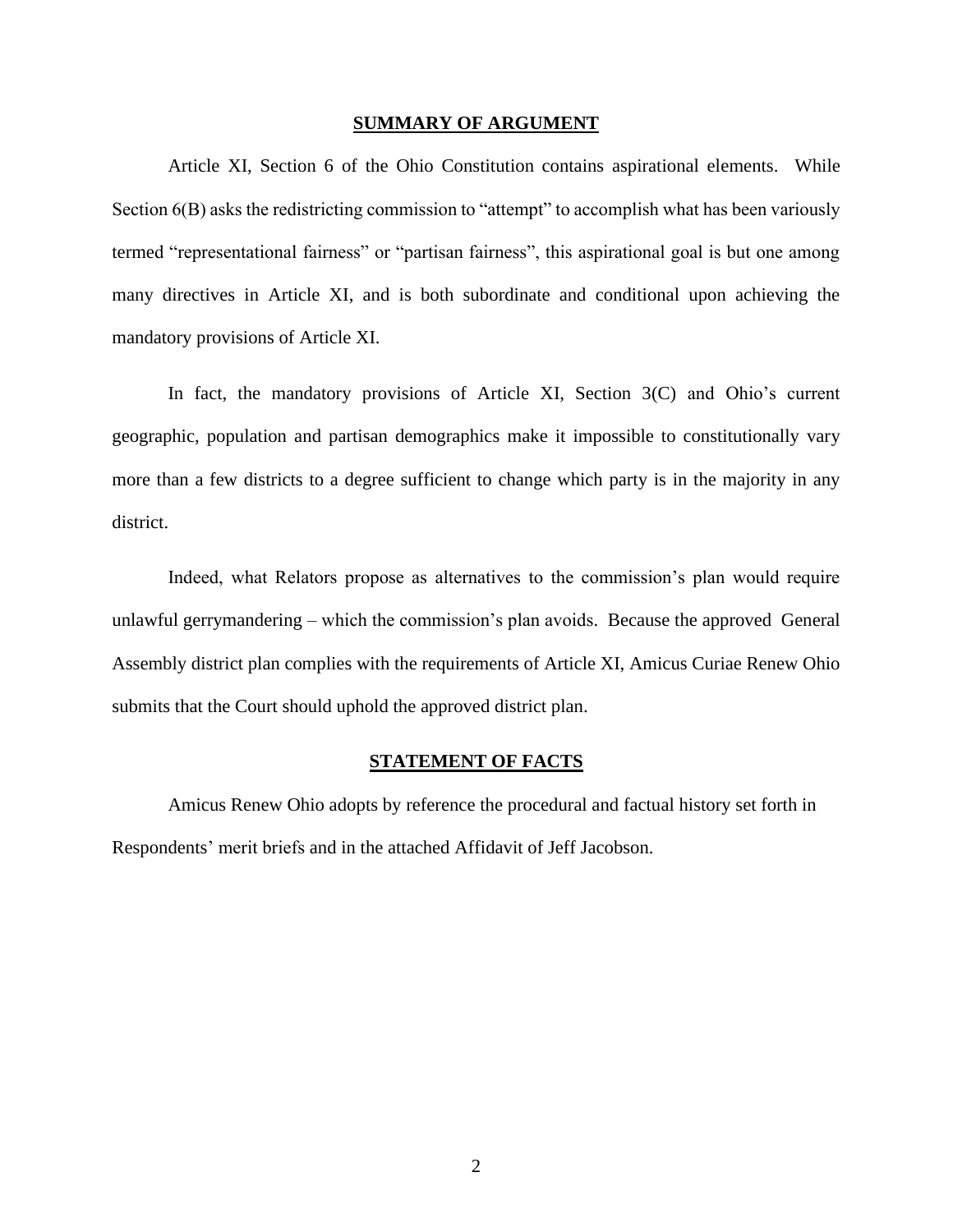#### **LAW AND ARGUMENT**

- <span id="page-9-2"></span><span id="page-9-1"></span><span id="page-9-0"></span>**I. CONTRARY TO RELATORS' CLAIMS, SECTION 6(B)'S DIRECTIVE THAT THE REDISTRICTING COMMISSION ATTEMPT WHAT HAS BEEN VARIOUSLY TERMED "REPRESENTATIONAL FAIRNESS" OR "PARTISAN FAIRNESS" IS BUT ONE AMONG MANY DIRECTIVES IN ARTICLE 11 AND IS BOTH SUBORDINATE AND CONDITIONAL.**
	- **A. As is clear from the text of the Constitution, the primary directive of Article XI, both as originally adopted in 1967 and as amended in 2015, is the protection of voice and voting power of communities of interest—counties, municipalities, and townships.**

The current version of Article XI, Section 3 contains the primary directive of Article XI: Limit the discretion of the Apportionment Board (now the Redistricting Commission) to dilute the ability of voters in a given political subdivision to select their own representatives.

That directive is not new, but was the subject of great detail in the original version of Article XI adopted in 1967.

Former Section 7(A) directed the Apportionment Board to include one or more whole counties in a district "to the extent consistent with" having districts of appropriate population size.

Section 7(B) required districts that were not whole counties to be formed by combining whole counties, townships, municipalities, and wards, in that order. Only where the Board could not draw a district from whole political subdivisions was it permitted to split a subdivision, but only one per district.

Section 9 required the Board to create districts containing one county when the county's population was within a certain range—and gave the Board discretion to create single-county districts when a county's population was just outside that range.

While providing rules that limited the Board's ability to "crack" the influence of political subdivisions, Article XI also provides severe limits on the Board's ability to draw districts in which

3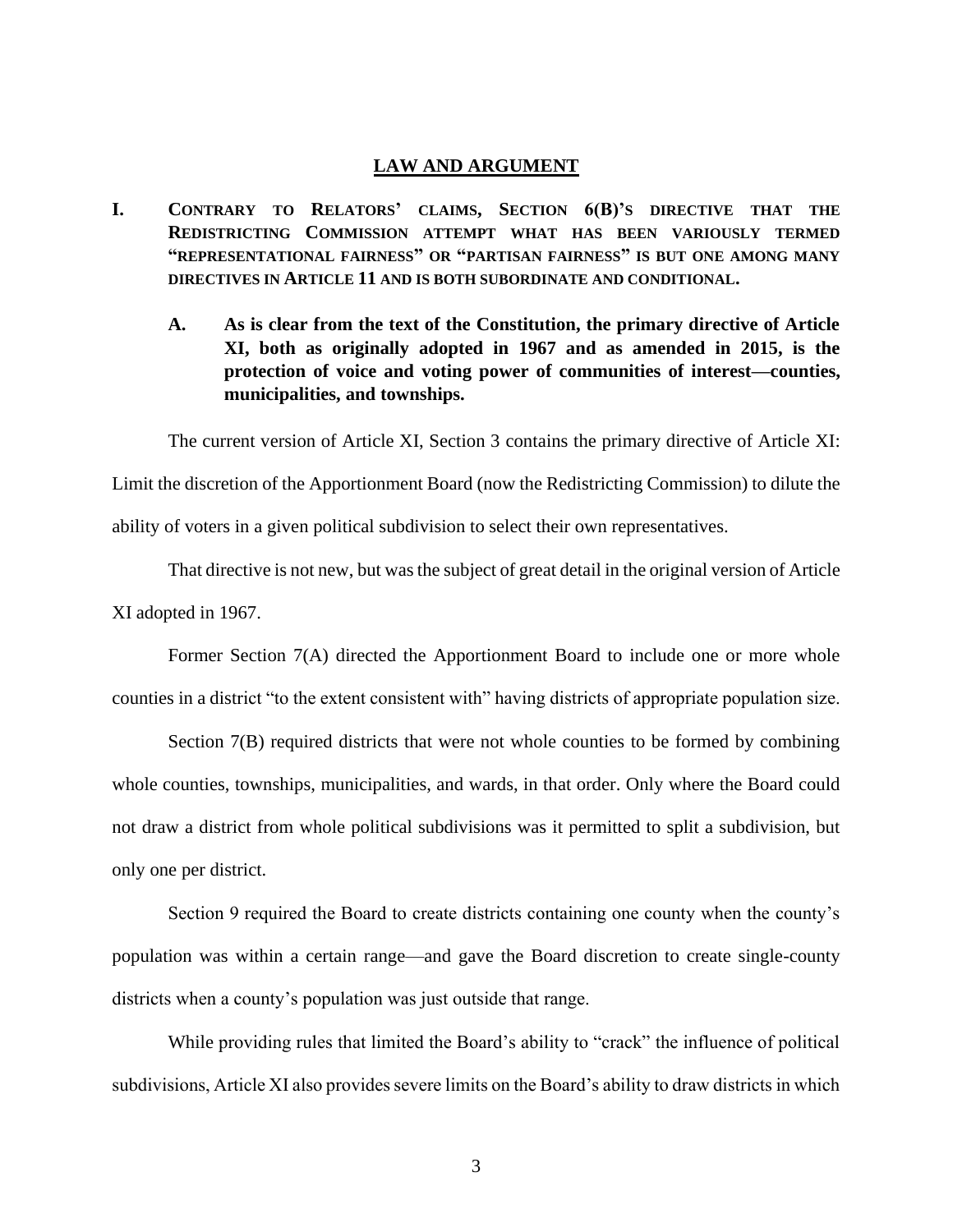residents of large counties could outvote and take away self-determination of residents of smaller cities and counties.

Section 8 limits the ability of a large county to outvote smaller ones in House elections by requiring that the Board draw districts entirely within the boundaries of a county and that only after it is impossible to create another whole district within the county could a portion of it be combined with residents of other counties in a district. And that "remainder" must itself be kept intact. At most only one district outside a large county would have voters from that large county.

Similar restrictions animate the drawing of Senate districts. Section 11 provides that a county with a population large enough to constitute at least a Senate district must have one or more entire Senate districts drawn entirely within a county before the remainder can be combined with territory outside of the county lines. Similarly, a large county with more than one House district cannot divide its House districts between separate Senate districts except where it can draw an entire Senate district within the county. But even then, the remaining territory must all be included in the same Senate district.

While the 2015 amendment to Article XI did add some new standards that the Board (now expanded and renamed the Redistricting Commission) must attempt to meet, it retained, emphasized, streamlined, and clarified its primary directive.

Section  $3(C)(1)$  requires districts to be drawn from the county with the largest population on down, drawing entire districts within a county and the remainder contained in only one district—as was previously required.

Section  $3(C)(2)$  mandates single-county districts within a certain population range.

Section  $3(C)(3)$  limits "where feasible" the number of times a county can be split to one.

4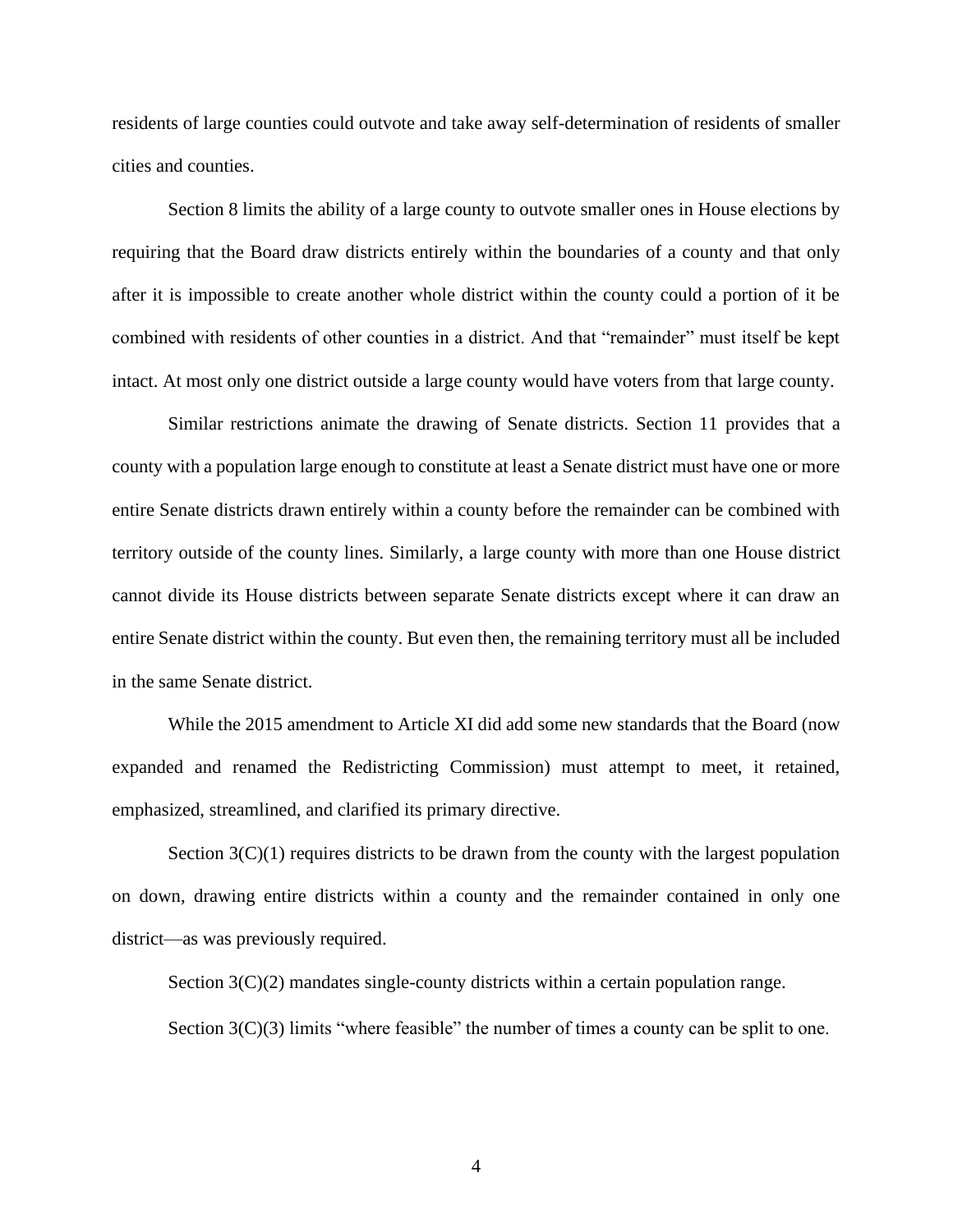A new provision protects against unnecessary splitting any city or township that is larger than half a district and smaller than a full district. Section 3(D)(3).

The Senate districting rules, now contained in Section 4, are exactly the same as they were in the original version.

# <span id="page-11-0"></span>**B. Section 6(B)'s districting goal does not rise to the level of an enforceable districting rule but is limited by the text of Article XI in several important ways.**

# **1. Section 6 itself makes clear that its directives are subordinate to every other directive in Article XI.**

Article XI, Section 6 is clear: "Nothing in this section permits the commission to violate the district standards described in Section 2, 3, 4, 5, or 7 of this article."

Those sections referenced in Section 6 are binding directives and restrictions on the power of the Commission. Section 6 does not carry the same weight but is subordinate to those other sections. Claims to the contrary made in the campaign supporting the issue do not supersede the language of the Amendment.

# **2. Section 6(B)'s "partisan fairness" goal is not to be read in a vacuum but in balance with the other two divisions of Section 6, and as such does not permit gerrymandering in furtherance of the goals of Section 6(B).**

Sections  $6(A)$  and  $6(B)$  are equal standards. Section 6 does not subordinate the prohibition

on gerrymandering to the goal of proportional districts. They are to be read together: Attempt to

<span id="page-11-1"></span>be as proportionally fair as you can be *without gerrymandering*.

# **C. Relators conflate aspirational provision with the required provisions of Ohio Constitution Article XI.**

Under traditional standards of constitutional and statutory construction, Respondents were to *attempt* to meet the aspirational standards of Ohio Constitution Article XI, Section 6(A)-(C) in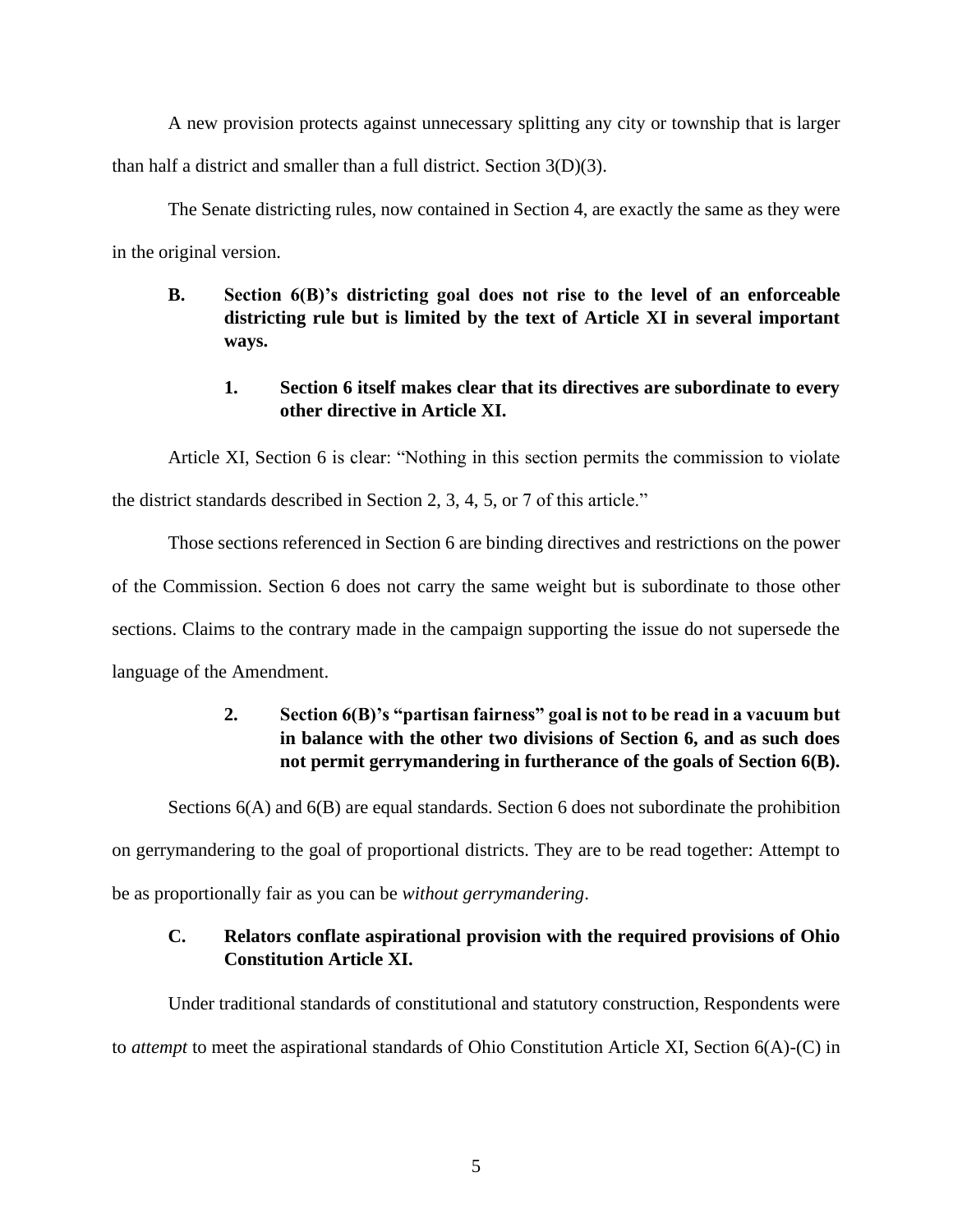drawing a district plan. This means Respondents were not required to successfully meet Section

6's requirements prior to approving a district plan.

In construing statutes, Courts are required to:

[E]valuate a statute "as a whole and giv[e] such interpretation as will give effect to every word and clause in it. No part should be treated as superfluous unless that is manifestly required, and the court should avoid that construction which renders a provision meaningless or inoperative." Indeed, as we determined in *Weaver v. Edwin Shaw Hosp*., 104 Ohio St.3d 390, 2004 Ohio 6549, 819 N.E.2d 1079, statutes "'may not be restricted, constricted, qualified, narrowed, enlarged or abridged; significance and effect should, if possible, be accorded to every word, phrase, sentence and part of an act.'" *Id*. at *¶* 13, quoting *Wachendorf v. Shaver* (1948), 149 Ohio St. 231, 36 O.O. 554, 78 N.E.2d 370, paragraph five of the syllabus.

*Boley v. Goodyear Tire & Rubber Co.*, 125 Ohio St. 3d 510, 513, 2010-Ohio-2550, 929 N.E.2d 448, ¶ 21 (2010). The Court's duty is to give effect to words used, not to delete words or to insert words not used. *State v. White*, 103 Ohio St. 3d 580, 583, 2004-Ohio-5989, 817 N.E.2d 393, ¶ 14; *see Bernardini v. Conneaut Area City School Dist. Board of Education*, 58 Ohio St. 2d 1, 4, 12 O.O.3d 1, 3, 387 N.E.2d 1222 (1979) (further citations omitted).

The Court applies the same rules of construction whether construing the Constitution or a statute. *Toledo City Sch. Dist. Bd. of Educ. V. State Bd. of Educ. Of Ohio*, 146 Ohio St. 3d 356, 2016-Ohio-856, 56 N.E.3d 950, ¶ 16; *see Miami Cty. v. Dayton*, 92 Ohio St. 215, 223, 110 N.E. 726 (1915). Words used in the Constitution that are not defined therein must be taken in their usual, normal, or customary meaning. *Id*. at ¶ 16; *see also State ex rel. Herman v. Klopfleisch*, 72 Ohio St.3d 581, 584, 651 N.E.2d 995 (1995).

Given the principles above, "**shall"** connotes a mandatory obligation unless other language evidences a clear and unequivocal intent to the contrary while **"attempt"** means to make an effort to do, accomplish, solve, or effect or the act or instance of trying to do or accomplish something: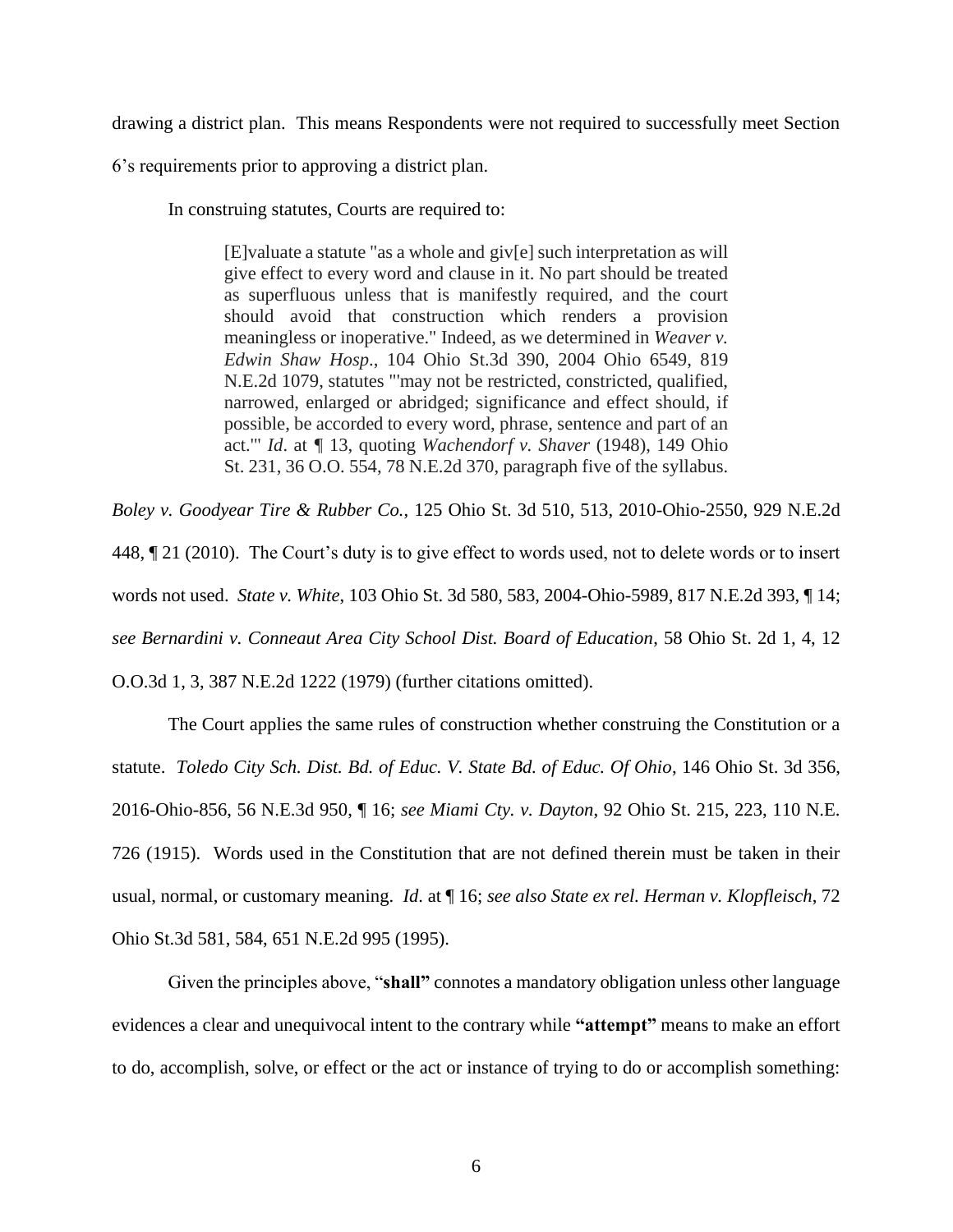an act or instance of attempting something. *See State ex rel. Cincinnati Enquirer v. Lyons*, 140 Ohio St. 3d 7, 2014-Ohio-2354, 14 N.E.3d 989, ¶ 28 (defining shall); *see also* Merriam-Webster Dictionary, Definition of Attempt, (accessed November 2, 2021).

Article XI, Section 6 requires only that the Redistricting Commission attempt to meet the subsequent aspirational statements contained in subsections  $(A) - (C)$ . Attempt means to try. It does not mean to complete.

From the plain reading of Article XI, Section 6's language, the statements contained in (A) – (C) are aspirational. Section 6 itself make clear that the provisions contained therein are subordinate to Sections 2, 3, 4, 5, and 7. Sections 6(A) - (C) cannot be considered if it results in the violation of mandatory requirements contained in Sections 2, 3, 4, 5, and 7. Therefore, the language in Article XI, Section 6, clearly falls below the mandatory requirements of Sections 2, 3, 4, 5, and 7.

Relators' effectively ask the Court to either (1) ignore the opening sentence of Section 6, Article XI completely, or (2) remove a portion of the sentence from the Court's review.

Ignoring the first sentence of Section 6, would impose a mandatory obligation upon the redistricting commission to successfully complete subsections (A)-(C). Article XI, Section 6 reads:

> The Ohio redistricting commission shall attempt to draw a general assembly district plan that meets all of the following standards:

> (A) No general assembly district plan shall be drawn primarily to favor or disfavor a political party.

> (B) The statewide proportion of districts whose voters, based on statewide state and federal partisan general election results during the last ten years, favor each political party shall correspond closely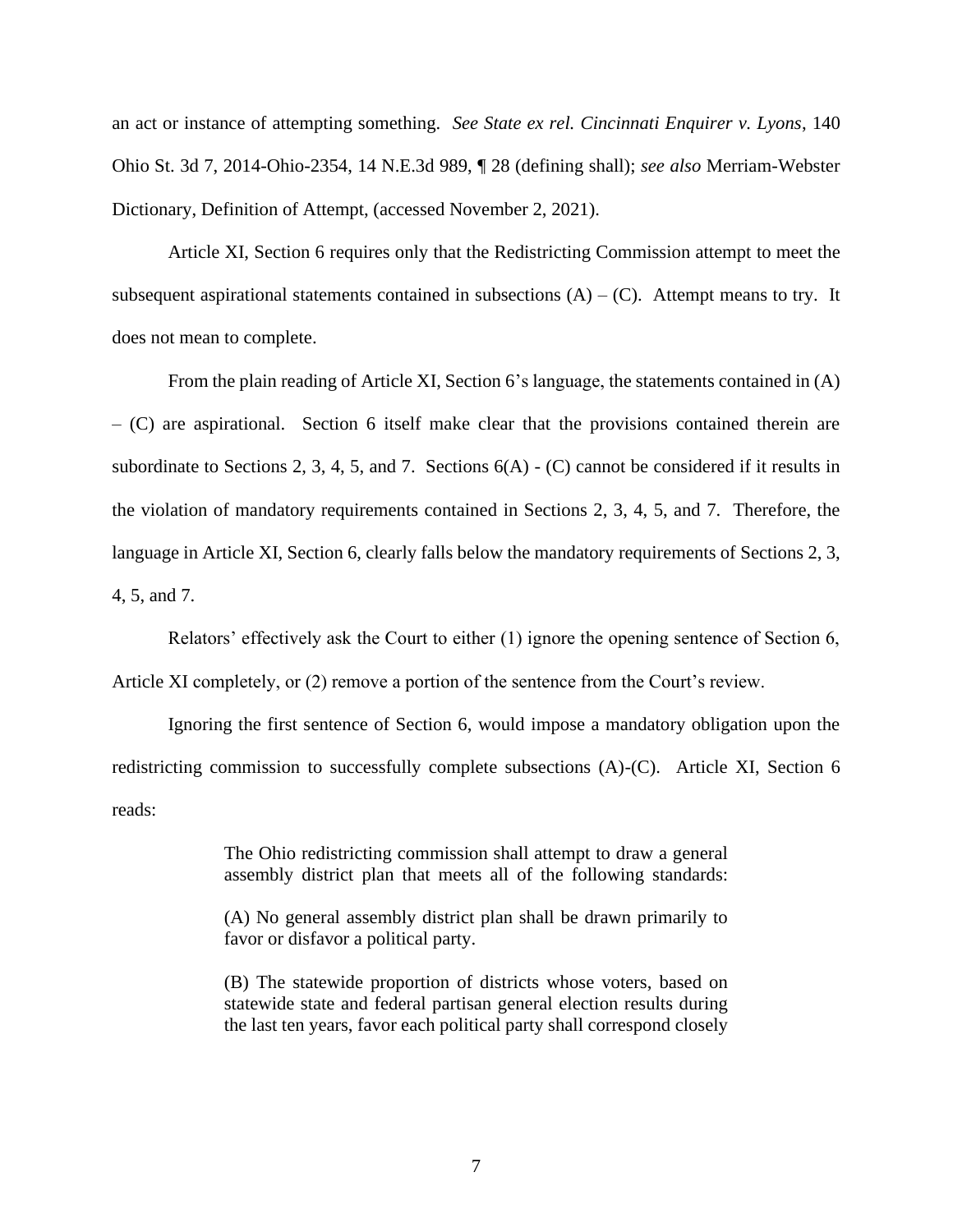to the statewide preferences<sup>1</sup> of the voters of Ohio.

(C) General assembly districts shall be compact. Nothing in this section permits the commission to violate the district standards described in Section 2, 3, 4, 5, or 7 of this article. (*Id*.)

Alternatively, interpreting the first sentence of Section 6 to read "the Ohio redistricting commission shall **attempt to** draw a general assembly district plan…" has the same impact. However, by ignoring the word attempt, Relators violate a principle of constitutional and statutory interpretation by failing to give effect to every word used in the provision. In either instance, the Court is asked to rewrite Ohio's Constitution by changing the Section 6 language from aspirational to mandatory.

### **1. Article XI, Section 9 supports this interpretation of Article XI's hierarchy.**

The hierarchy of Article XI is clear – the aspirational components of Sections  $6(A)$  and  $(B)$ are subsumed if it comes at the cost of violating any of the mandatory requirements in Sections 2, 3, 4, 5, and 7. Only if Sections 6(A) and (B) do not violate the Sections listed above may the redistricting commission attempt to comply with Section 6. The jurisdictional limitations imposed upon the Court for remedies under Section 9(D)(3) clearly support this conclusion.

Article XI, Section 9(D)(3) limits the Court's jurisdiction to the following:

(3) *If the supreme court of Ohio determines that a general assembly district plan adopted by the commission does not comply with the requirements of Section 2, 3, 4, 5, or 7 of this article, the available remedies shall be as follows:*

(a) If the court finds that the plan contains one or more isolated violations of those requirements, the court shall order the commission to amend the plan to correct the violation.

<sup>&</sup>lt;sup>1</sup> In response to Relators' anticipated arguments, it should be noted that Article XI, Section  $6(B)$ states "preferences" not proportions or percentages.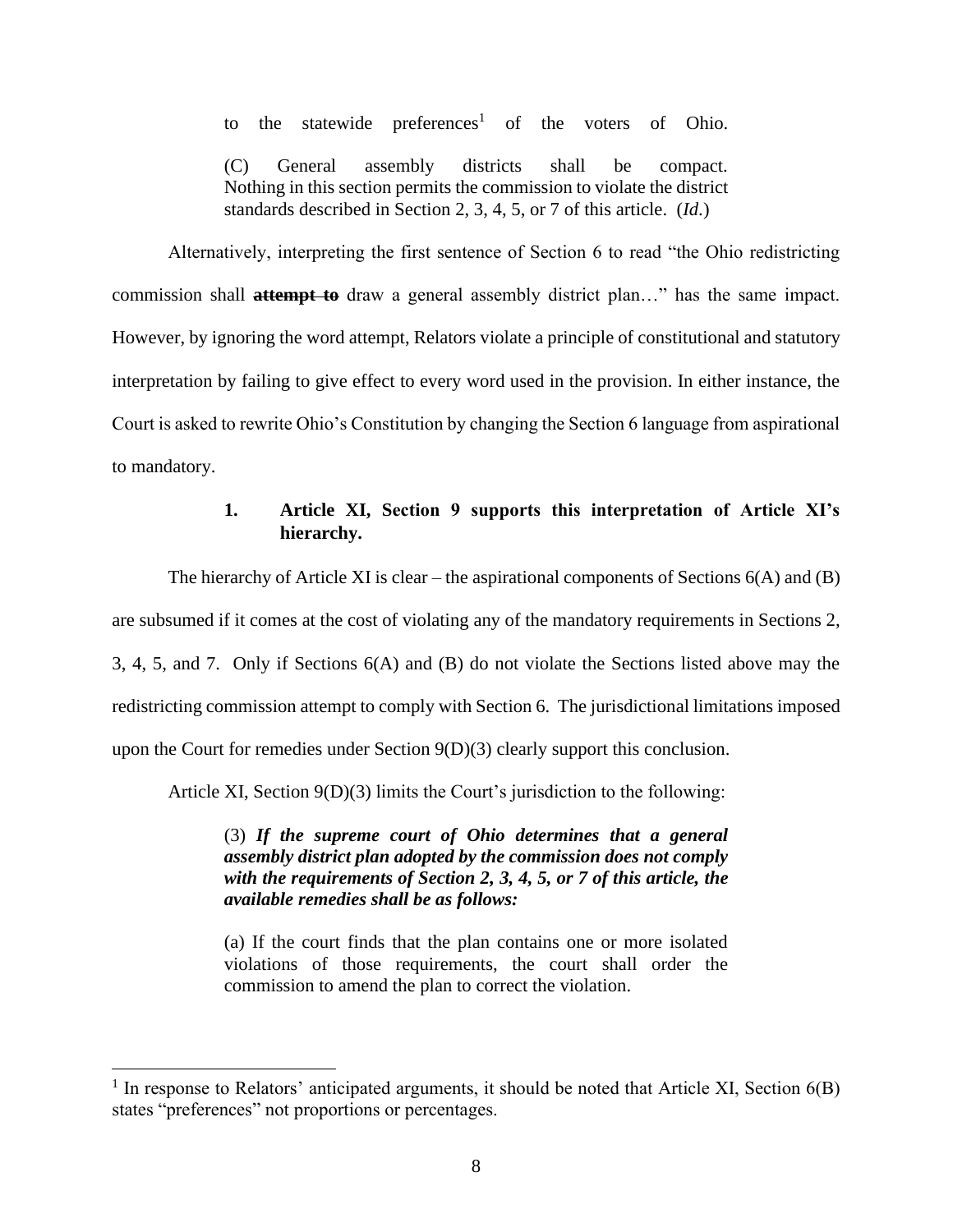(b) If the court finds that it is necessary to amend not fewer than six house of representatives districts to correct violations of those requirements, to amend not fewer than two senate districts to correct violations of those requirements, or both, the court shall declare the plan invalid and shall order the commission to adopt a new general assembly district plan in accordance with this article.

(c) If, in considering a plan adopted under division (C) of Section 8 of this article, the court determines that both of the following are true, the court shall order the commission to adopt a new general assembly district plan in accordance with this article. (emphasis added).

The absence of Section 6 above is notable for at least two reasons. First, it confirms the hierarchy of Sections 2, 3, 4, 5, and 7 versus Section 6. Second, and more interestingly, it limits the potential remedies available to this Court by first requiring that a section *other* than Section 6 be violated for the Court to have the ability to order the district plan be revised under 9(D)(3). Not one of Relators' Complaints allege a violation of Article XI, other than Section 6(A) and (B). While a violation of Section 6 is not listed as justiciable under Section 9, the *districting standard* described in Section 6(B) is mentioned as a tool by which the Court can judge the severity of a violation of the actionable sections in order to prescribe the proper remedy. (Section 9(D)(3)(i)).

# **2. At the time it was passed, Section 6 was the only place that the words "shall attempt" appear in the Ohio Constitution, and are intended along with the careful wording of Section 9 to make it clear that Section 6 goals are aspirational, and not justiciable or enforceable.**

Starting with the unprecedented use of the phrase "shall attempt," the drafters of the 2015 constitutional amendment were careful in selecting the terminology used in Section 6. The goals stated in Sections 6(A) and 6(B) are described as "standards" that the Commission "shall attempt" to attain. If the drafters of the 2015 constitutional amendment had intended to *require* partisan fairness under  $6(B)$ , they would not have made  $6(B)$  co-equal with  $6(A)$ 's prohibition on gerrymandering. They would not have made it subordinate to Sections 2, 3, 4, 5, and 7. They would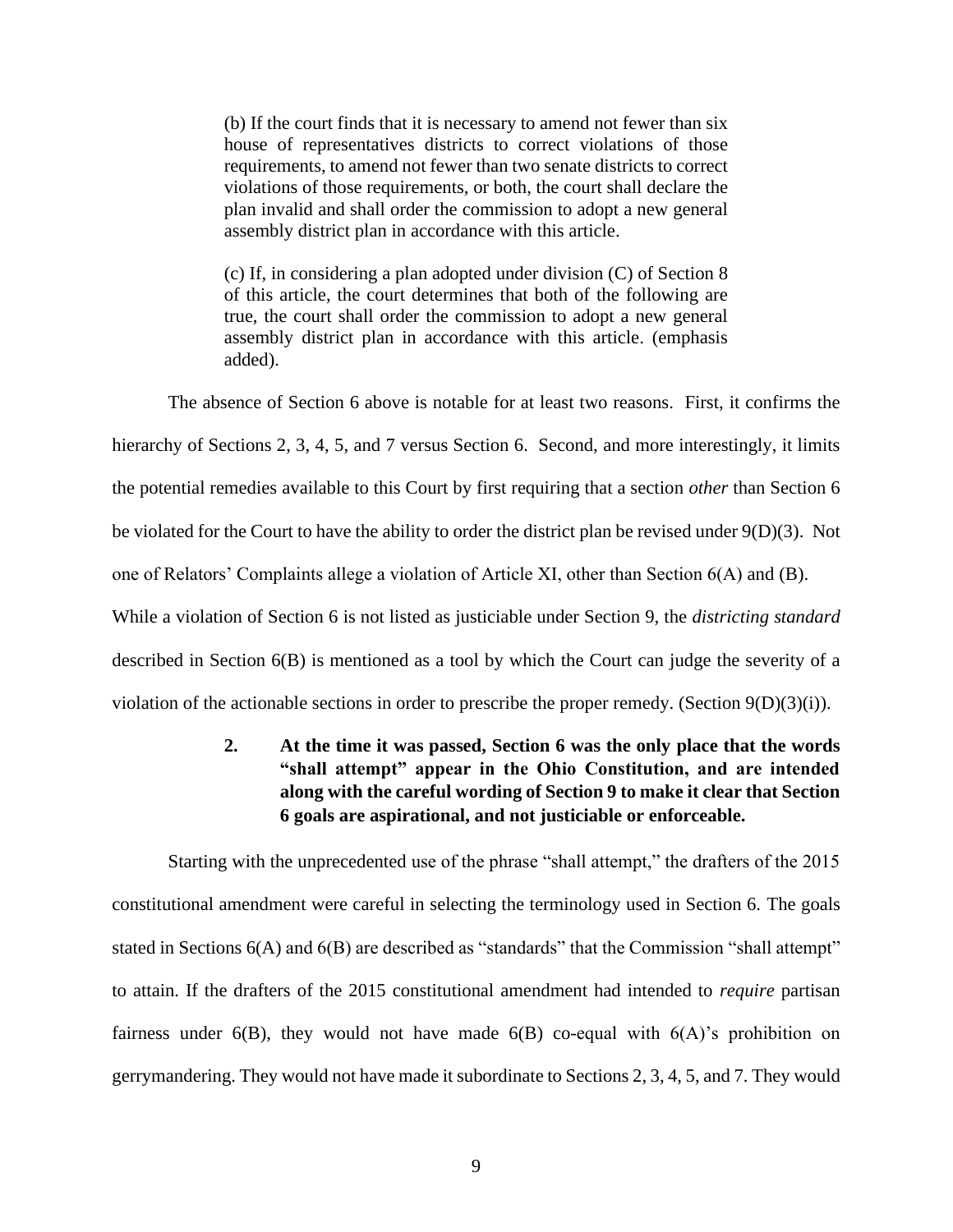not have called partisan fairness a "standard" that the Commission "shall attempt," and instead would have plainly stated that the Commission "shall draw."

Subsequent embellishments and election statements does not negate or supersede the plain wording of the Amendment itself, no matter how many times repeated by those who wish to imbue Section 6(B) with a force that it was not intended to merit.

# <span id="page-16-0"></span>**II. GIVEN SECTION 3(C)'S DIRECTIVES AND OHIO'S CURRENT GEOGRAPHIC, POPULATION, AND PARTISAN DEMOGRAPHICS, THERE ARE VERY FEW COUNTIES WHERE THE COMMISSION HAS THE ABILITY TO VARY DISTRICT COMPOSITION TO A DEGREE SUFFICIENT TO CHANGE WHICH PARTY IS IN THE MAJORITY IN ANY DISTRICT.**

Section 3(C)'s line-drawing directives are differentiated based upon county population. All districts are required to have populations within 95%-105% of a "ratio of representation," defined as 1/99<sup>th</sup> of the population of the State. Any county that falls within that range must be assigned its own House district. Section 3(C)(2).

More complex rules apply when a county has a greater population than the maximum permitted in a single district (i.e., greater than 105% of a "ratio of representation"). Section 3(C)(1) directs the Commission to begin drawing House districts from the most populous of these counties (hereinafter "Large Counties") on down, and within each such Large County drawing House districts entirely within that county until less than a full district's population remains unassigned to any district. The Commission must then assign the entire "remainder" to a single House district that will, of necessity, take in territory from another county in order to meet minimum population standards. Ohio has twenty-two such Large Counties, according to the 2020 Census.

No similar rules restrict the assignment of the remaining counties, all with a population less than 95% of a "ratio of representation." [hereinafter "Small Counties"] Some, in part or in whole, will be assigned to districts that include the "remainders" of Large Counties. All the rest will be assigned to districts that include only whole or partial Small Counties.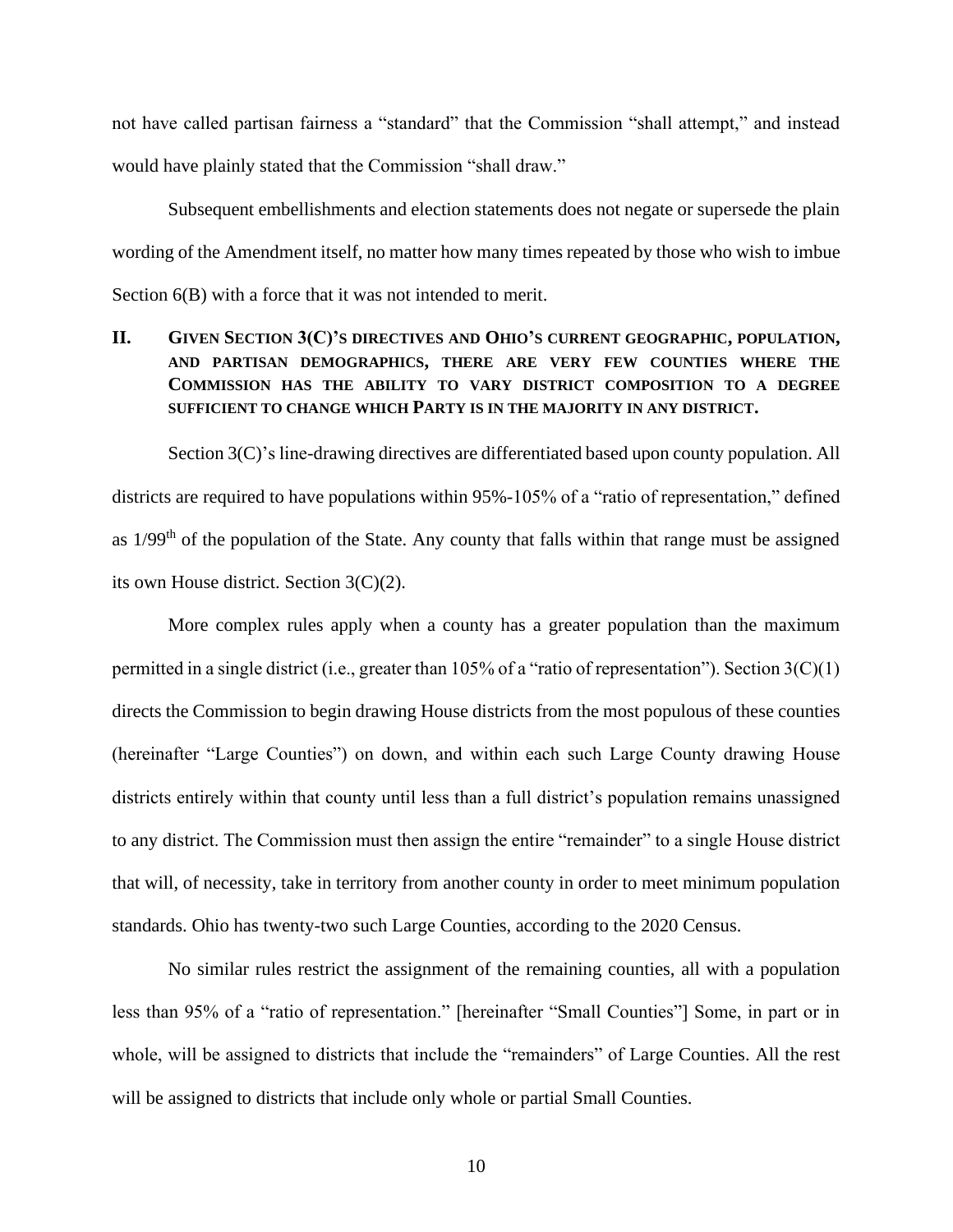### <span id="page-17-0"></span>**A. Section 3(C)(2)'s directive and not the Commission's discretion mandates the drawing of two single-county districts.**

Richland and Wayne Counties are the only ones whose population in the 2020 Census is within 5% of a "ratio of representation," and thus each must be assigned to its own single-county House district. The Commission has no discretion to do otherwise.

### <span id="page-17-1"></span>**B. At the very most, only one Democrat-majority district can be constitutionally drawn in Ohio's Small Counties.**

Whereas in the not-too-distant past there were Small Counties whose voters favored Democrat Party candidates,<sup>2</sup> today few remain. Athens County is the strongest for Democrats with about a 60% "partisan lean" for the decade. Erie County, at the opposite end of the State, comes next at about 57% Democrat. What complicates things even further is that all of the other Small Counties that traditionally favored Democrats have seen a collapse of Democrat support so strong that they are now rated as firmly Republican on Dave's Redistricting website.

While there are occasional college towns or county seats in Small Counties that favor Democrats, they are few and far between and outvoted (other than in Athens County) by their Republican neighbors living in townships or in other towns and villages.

Finally, submissions from both the Commission Democrats<sup>3</sup> and the self-named "Citizens Redistricting Commission" proposed only one Small County district that in which Democrats were

<sup>&</sup>lt;sup>2</sup> Unless stated otherwise, data regarding the partisan composition of proposed legislative districts is taken from the website Dave's Redistricting. The composition of Ohio's voting precincts changed in 2012 and 2014 in ways that are not easily traceable, if not unknown and unavailable, rendering it difficult if not impossible to have confidence in any ten-year district analysis. Dave's Redistricting has been cited by press and members of the Commission alike.

 $3$  This brief discusses only the proposal from Commission Democrats made on September 2, 2021. That proposal is used because it contains 44 districts in which Democrats are favored. Their previous plan, proposed just two days earlier, had been withdrawn in favor of the proposal referenced here. Their later versions proposed fewer districts with a Democrat majority.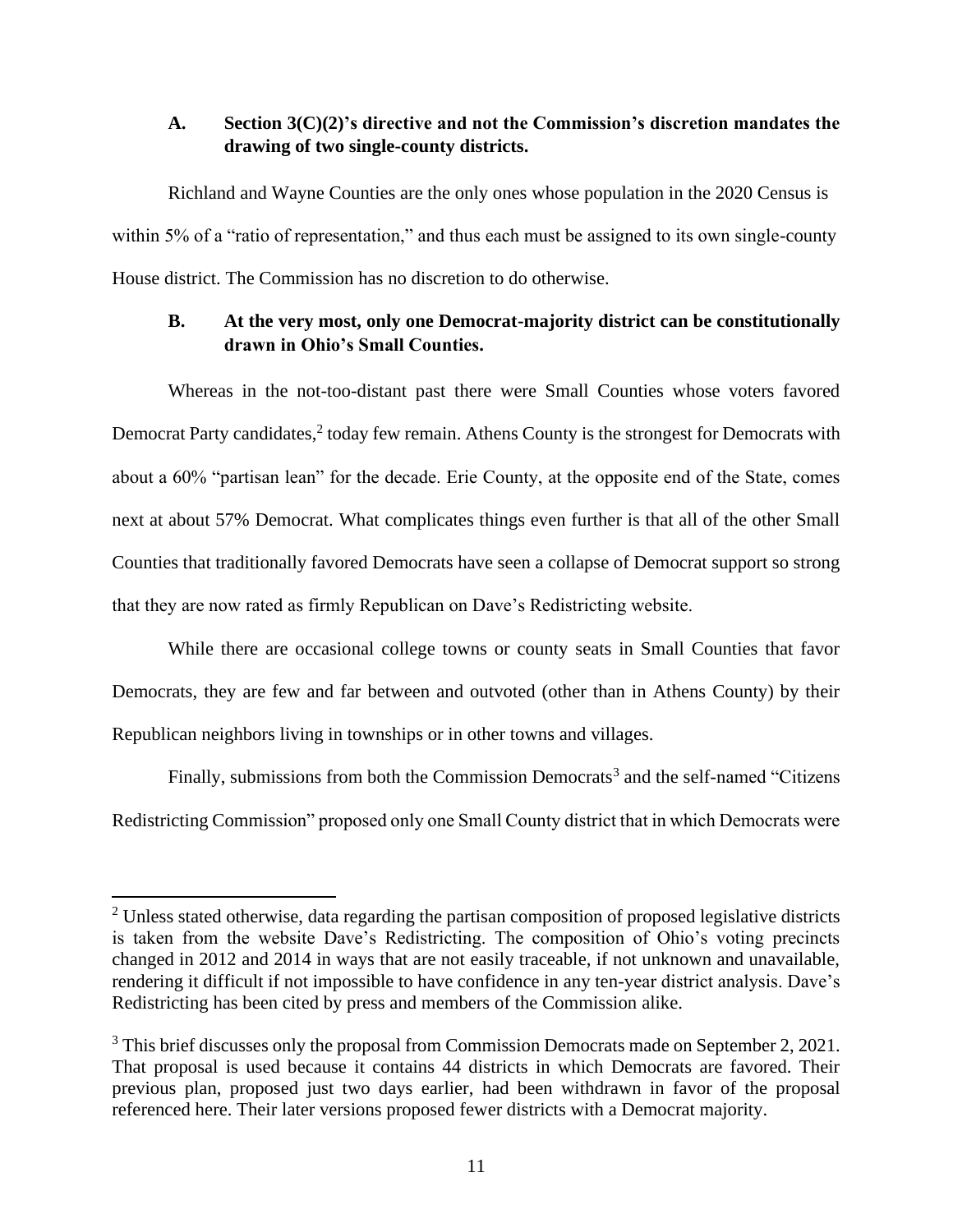favored, and in that one district only by a small margin. Despite their protestations against the Commission's map, neither ever proposed any way to draw more than one Small County district that favors Democrats. The same is true for Relators. The twenty-one districts of rural Ohio cannot be drawn in a way that yields more than one district favoring Democrats.

Analyzing the twenty-one rural districts drawn by the Commission shows that the "partisan lean" of those districts collectively is  $31\%$  D –  $69\%$  R. Using Relators' own interpretation of Section 6(B), Democrats should be favored in 6 or 7 of those 21 Small County districts. But Ohio's geographic, population, and partisan demographics—along with Section 3's inviolable directives—make it impossible to do so. *See*, Jacobson Affidavit, ¶ 12.

# <span id="page-18-0"></span>**C. Sections 3(C)(1) and 4(B) of Article XI—which cannot be violated in furtherance of Section 6 directives—effectively determine the partisan leaning of districts drawn in fourteen of Ohio's twenty-two Large Counties.**

As stated previously, Section  $3(C)(1)$  directs the Commission to draw House districts entirely within Ohio's Large Counties until the number of residents of that county who remain unassigned is too small to constitute a district, and the "remainder" can only be assigned to one district.

For most Large Counties, district lines cannot be drawn in ways that affect which Party is favored. Butler County will have three House districts that favor Republicans, no matter how the lines are drawn; Lucas County will have three districts that favor Democrats and one that favors Republicans. Springfield City may still favor Democrats, but the rest of Clark County favors Republicans so strongly that a full House district will favor Republicans no matter which other parts of Clark County are added to Springfield. *See*, Jacobson Affidavit, ¶ 13.

With the exception of the aforementioned Lucas County and the eight counties discussed infra, only in Trumbull County can even a single House district be drawn that favors Democrats.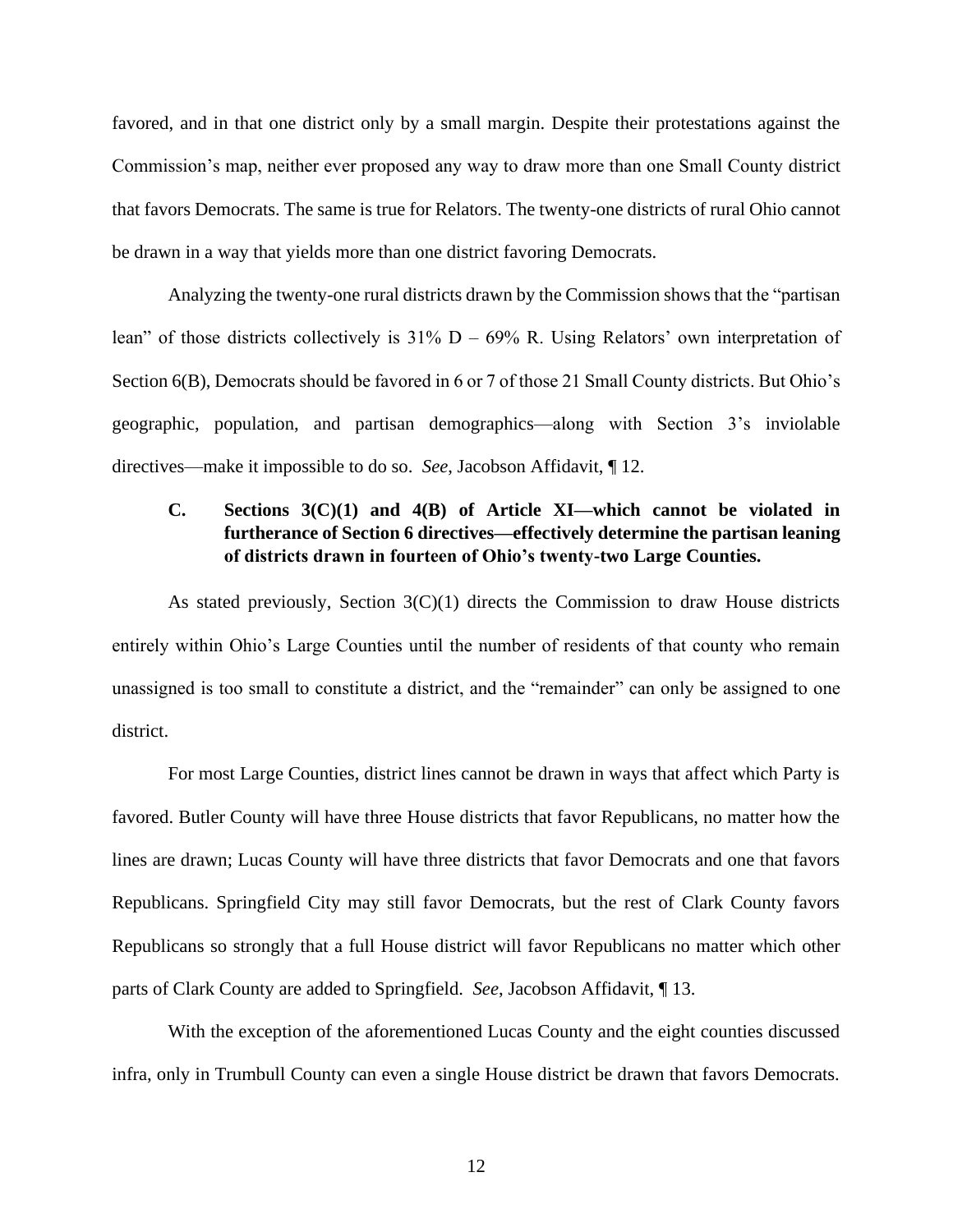Both the Commission majority as well as the Democrat members of the Commission drew a Democrat-favoring district in Trumbull County, as did Relators' expert Dr. Jonathan Rodden.<sup>4</sup> Similarly, both (as well as Dr. Rodden) drew a House district in Portage County in which neither Party has a majority. *See*, Jacobson Affidavit, ¶ 14.

In fact, the Commission majority and the Commission Democrats agree on the partisan outcome of every one of the 28 House districts drawn in Butler, Clark, Clermont, Delaware, Fairfield, Greene, Lake, Licking, Lucas, Medina, Portage, Trumbull, Warren, and Wood Counties. Outside of three districts in Lucas County and one in Trumbull that favor Democrats, and one in Portage that favors neither party, the remaining 23 districts all favor Republicans in the plans proposed by both the Commission majority and Commission Democrats.<sup>5</sup> *See*, Jacobson Affidavit,  $\P$  15.

### <span id="page-19-0"></span>**D. For the 51 House districts drawn outside the eight Large Counties yet to be discussed, the partisan breakdown of the Commission Democrats' proposal matches the Commission's adopted map in all but one district.**

The following table summarizes the partisan breakdown of the three types of districts discussed thus far. *See*, Jacobson Affidavit, ¶¶ 16, 17. With the sole exception of one Small-County district, there is complete unity between the two sides over which Party is favored in each of these 51 districts:

<sup>4</sup> Although Dr. Jonathan Rodden is only cited as an expert in two of the cases, and Dr. Kosuke Imai in two as well, only Dr. Rodden produced a map showing how he would draw 44 Democratmajority districts, as Relators demand. In contrast, Dr. Imai ran 5,000 simulations to demonstrate that it is possible to draw a map with 44 Democrat-majority districts. Unlike the map proposed by Dr. Rodden, Dr. Imai's maps have not been produced and thus no comparison is possible. Dr. Imai's contentions will be addressed briefly infra.

<sup>&</sup>lt;sup>5</sup> The "Citizens Redistricting Commission" and Relators' expert Dr. Rodden do not propose otherwise with regard to districts in these fourteen counties.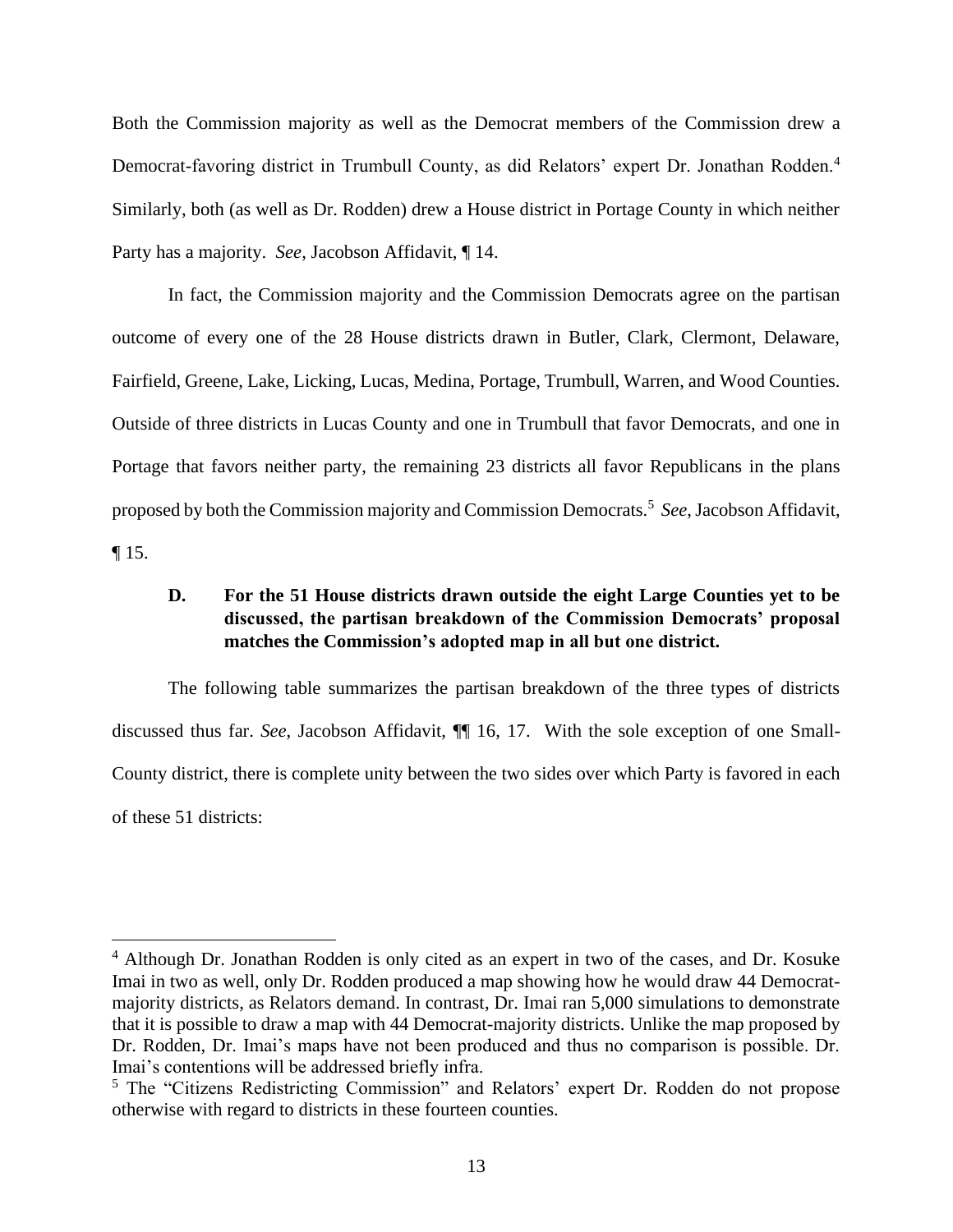# **Counties where Commission has little discretion over which Party has the district's majority**

| <b>District Type</b>                         | Single-<br><b>County</b><br><b>Districts</b> | <b>Districts</b><br>containing<br>only Small<br><b>Counties</b> | <b>14 Large Counties</b><br>where the Commission<br>Democrats' proposal<br>mirrors the adopted<br>map on partisan<br>breakdown | <b>Totals</b>  |
|----------------------------------------------|----------------------------------------------|-----------------------------------------------------------------|--------------------------------------------------------------------------------------------------------------------------------|----------------|
| <b>Total Districts</b>                       | $\overline{2}$                               | $21^{6}$                                                        | 28                                                                                                                             | 51             |
| Republican<br><b>Majority districts</b>      |                                              |                                                                 |                                                                                                                                |                |
| Adopted plan                                 | $\overline{2}$                               | 21                                                              | 23                                                                                                                             | 46             |
| Commission<br>Democrats<br>proposal          | $\overline{2}$                               | 20                                                              | 23                                                                                                                             | 45             |
| <b>Democrat</b><br><b>Majority districts</b> |                                              |                                                                 |                                                                                                                                |                |
| Adopted plan                                 | $\overline{0}$                               | $\overline{0}$                                                  | $\overline{4}$                                                                                                                 | $\overline{4}$ |
| Commission<br>Democrats<br>proposal          | $\theta$                                     | 1                                                               | $\overline{4}$                                                                                                                 | 5              |
| <b>Toss-up districts</b>                     |                                              |                                                                 |                                                                                                                                |                |
| Adopted plan                                 | $\overline{0}$                               | $\overline{0}$                                                  | 1                                                                                                                              | 1              |
| Commission<br>Democrats<br>proposal          | $\theta$                                     | $\theta$                                                        | 1                                                                                                                              | 1              |

Relators' rhetoric and reams of expert affidavits notwithstanding, Section 3's directives dictate the drawing of Ohio's single-county districts. Those directives, coupled with Ohio's geographic, population, and partisan demographics, make it almost impossible for the Commission

<sup>6</sup> The Democrat Commission proposal actually had 20 rather than 21 House districts entirely composed of Small Counties. The twenty-first district included a very small piece of Wood County that in no way affected the partisan majority of the district. For ease of comparison, because the Commission Democrat and the Commission's adopted plan agree on the partisan breakdown of the two districts (Republicans favored in both), and Relators' expert Dr. Rodden does as well, this table ignores the small portion of Wood County in that twenty-first district and groups it as if it were composed only of Small Counties.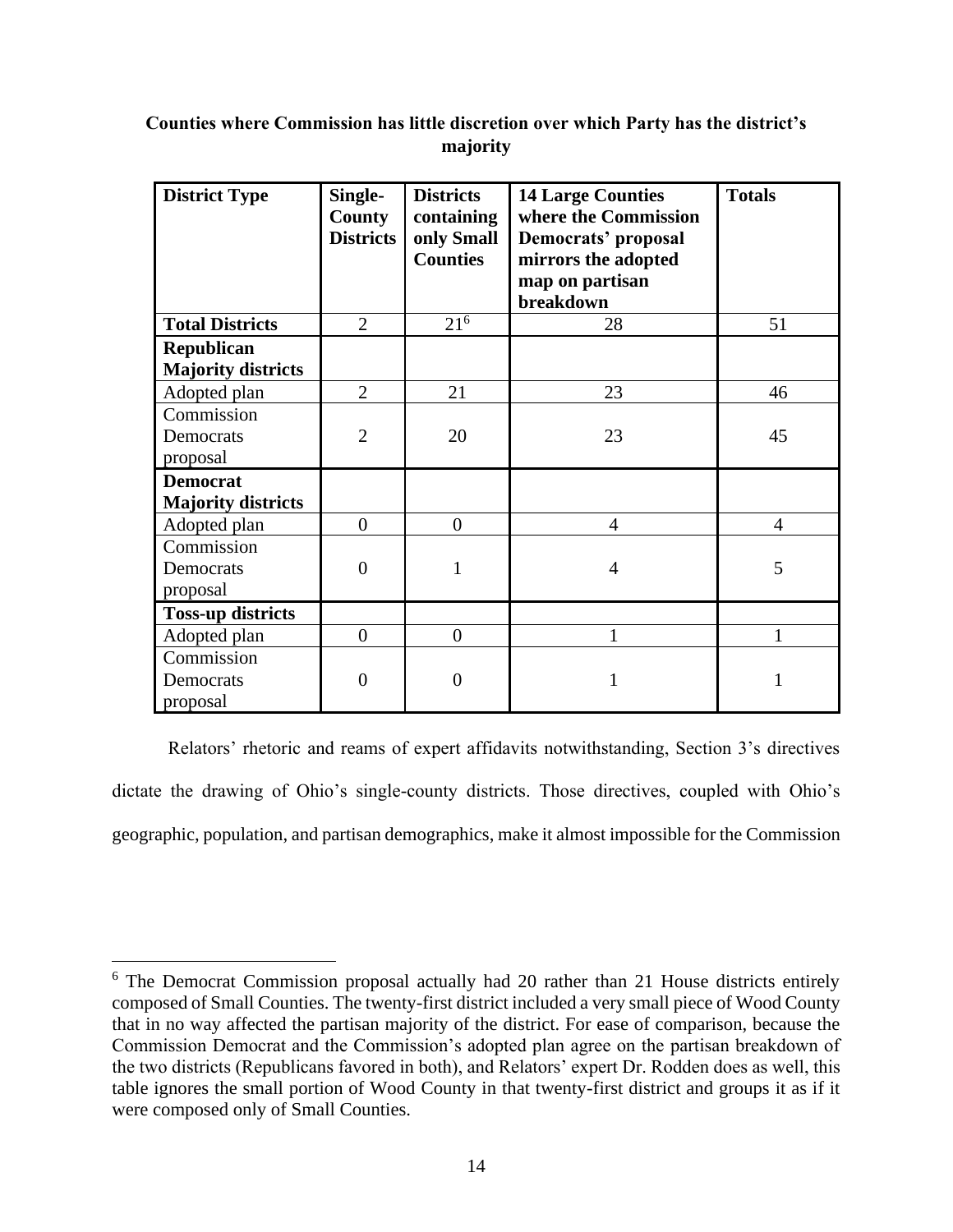to change which Party is favored in districts created in Small Counties and in fourteen of 22 Large Counties.

Thus, if the Commission were to have violated Section 6(B), as Relators allege, those violations must have occurred in the eight counties where demographics and Section 3's directives do not severely limit the Commission's discretion.

<span id="page-21-0"></span>**E. In the eight Large Counties where the Commission has sufficient discretion under Sections 3 and 4 and demographics allow the Commission to substantially affect the proportion of districts that favor each Party, the Commission's adopted district lines more "closely correspond" to the partisan lean of voters in those districts than what either Relators or Commission Democrats propose.**

Relators insist that Section 6(B) requires the Commission to draw 44 House districts in which Democrats are favored. Assuming arguendo that their interpretation of "the statewide preferences of the voters of Ohio" (and their math) is correct, and that no more than 4 or 5 districts favoring Democrats can be drawn among the 51 districts already discussed, Relators are more specifically demanding that the Commission be required to draw 39 or 40 Democrat districts in these eight counties. That is, 39 or 40 districts out of a total of 48—a minimum of 81% of districts favoring Democrats and a maximum of 19% of districts favoring Republicans.

While Democrats have a partisan lean majority in six of these eight counties (Franklin, Cuyahoga, Hamilton, Summit, Mahoning, and Lorain favor Democrats, the latter two by small margins; Stark and Montgomery Counties favor Republicans, the latter also by a small margin), Republicans are competitive in most of them in statewide elections and in fact carried the Presidential vote at least once in half of those eight counties. *See*, Jacobson Affidavit, ¶ 18.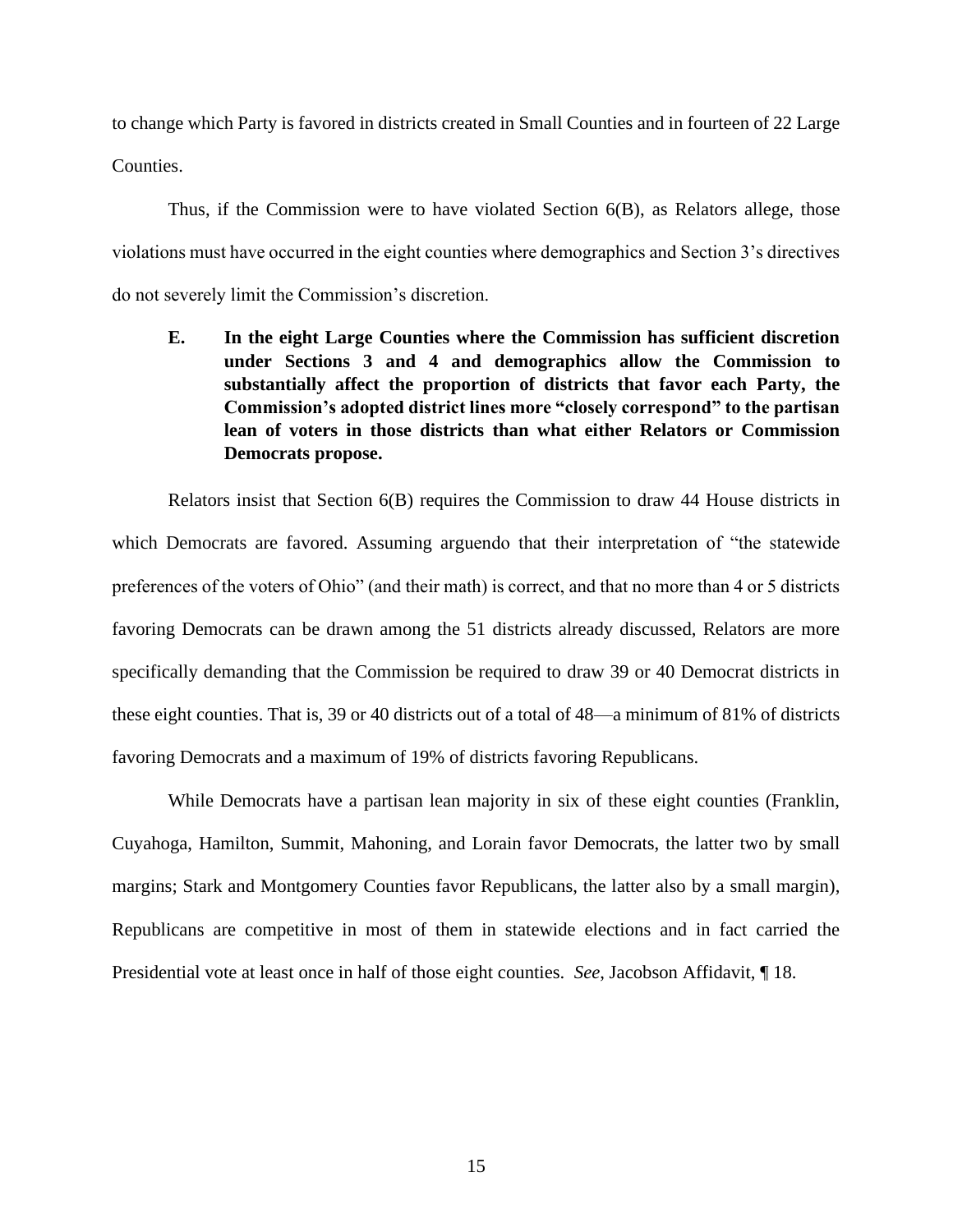#### <span id="page-22-0"></span>**III. THE COMMISSION'S PLAN AVOIDS GERRYMANDERING, WHILE RELATORS' PROPOSALS WOULD REQUIRE GERRYMANDERING.**

### <span id="page-22-1"></span>**A. Drawing 44 House districts favoring Democrats is impossible without gerrymandering.**

Relators tout the research of Dr. Kosuke Imai to demonstrate that it is not difficult to draw maps that award Democrats 44 House districts. Therefore, they claim, Respondents did not even attempt to meet the directives of Section 6(B).

But that argument is a red herring. Amicus readily concedes that it is possible to draw 44 districts that favor Democrats—if and only if the Commission were to gerrymander in favor of Democrats. And such a partisan gerrymander, prohibited under Section 6(A), is the only way to accomplish what Relators demand.

# <span id="page-22-2"></span>**B. Comparing the partisan lean of these eight counties to the number of House districts in which each Party is favored under the Commission's adopted plan, the plan proposed by Commission Democrats, and that of Relators' own expert demonstrates the absurd outcome of Relators' demands.**

The happy existence of plans drawn by Commission Democrats and Relators' own experts allows this Court to judge for itself what would be required in order to meet Relators' demands under their reading of Section 6.

As has been demonstrated, it is not possible to meet Relator's demands in any significant way in the 51 districts previously discussed. The entire burden would thus fall on the remaining 48 districts within the eight Large Counties mentioned above.

The eight counties by themselves have a combined partisan lean of 58% Democrat-42% Republican and have a combined population roughly equal to 45 House districts. However, as explained earlier, not all residents of these Large Counties can be included in the districts required to be created entirely from the territory of these counties. It is impossible, for example, to divide Montgomery or Summit Counties, with 4.5 "ratios of representation," into either four or five legal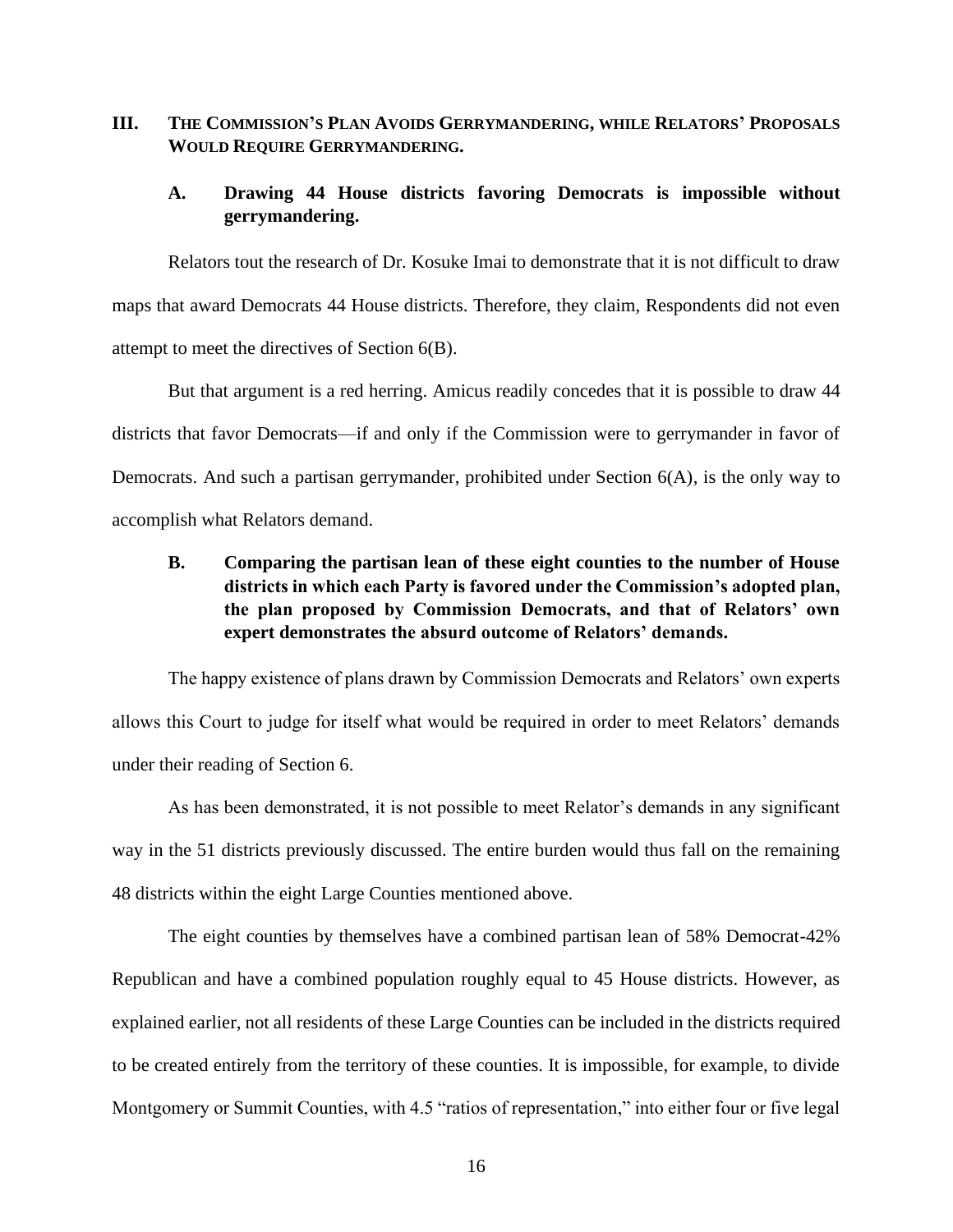districts. Those counties have too many residents to legally fit into four whole districts and too few to legally populate five whole districts. Thus, some residents in each of these counties will have to be assigned to districts that have residents of other counties as well. Because line drawers have significant discretion about what outside territory gets included with the "remainders," and some discretion as to whether or not to create remainders in the first place, it is more appropriate to look at not just these eight counties in a vacuum but the entirety of the districts that include population from these counties. *See*, Jacobson Affidavit, ¶ 19.

Both the Commission majority and Commission Democrats created 48 districts from these eight counties and additional territory. The Commission majority's 48 districts have an overall partisan lean of 56.5% Democrat - 43.5% Republican, while the Commission Democrats' 48 districts with slightly different outside territory have a partisan lean of 57.3% Democrat and 42.7% Republican. In contrast, Relators' expert Dr. Rodden created one fewer district out of these eight counties and his partisan lean falls in the middle—57% Democrat and 43% Republican. *See*, Jacobson Affidavit, ¶ 20.

If Relators are correct that "partisan fairness" requires the proportion of districts favoring each Party to "closely correspond" to voters' preferences, consider how closely these three plans correspond with those preferences: *See*, Jacobson Affidavit, ¶ 21.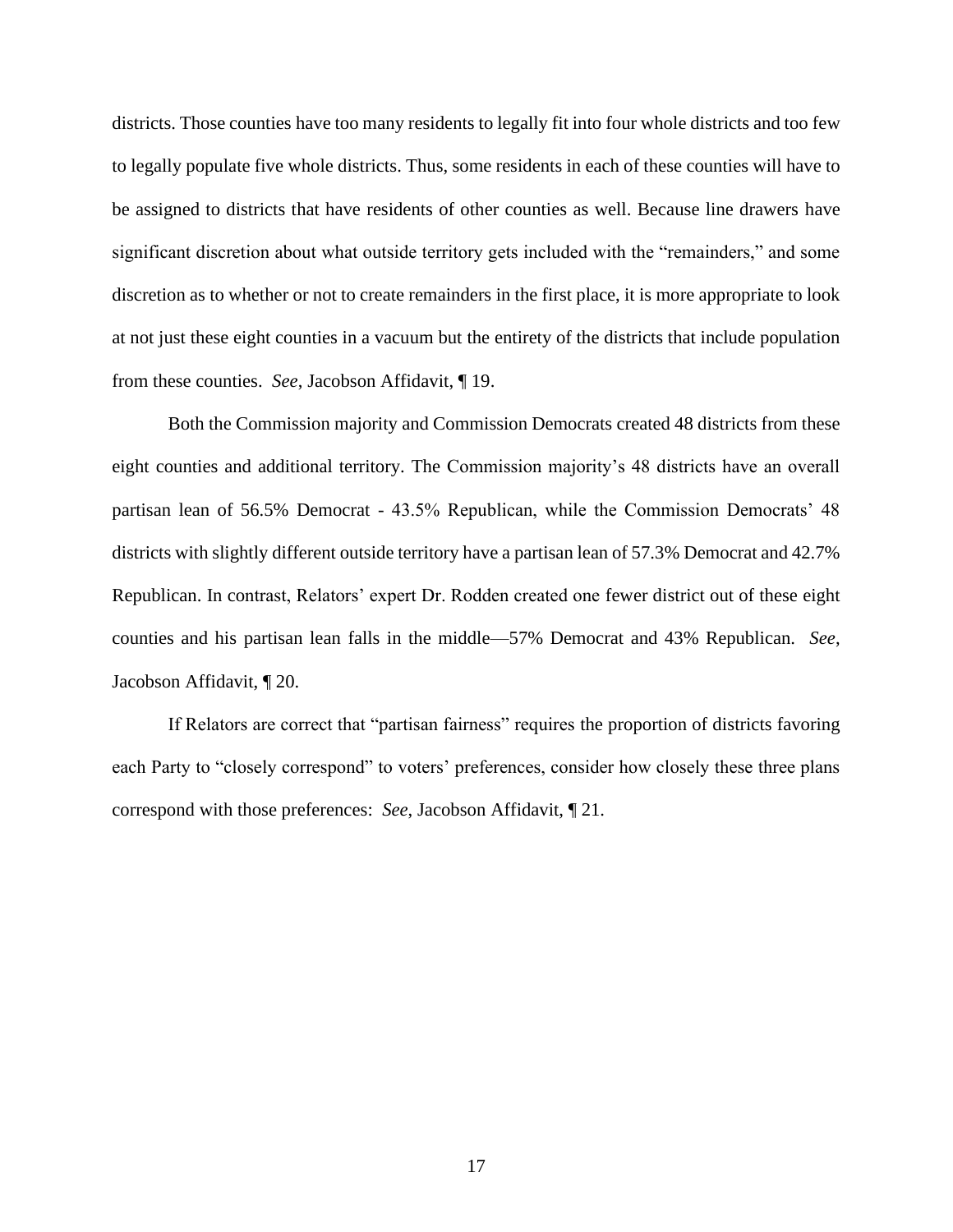|                                                                                     | Commission<br>adopted plan | Commission<br>Democrats'<br>proposal | Dr. Rodden's<br>proposal |
|-------------------------------------------------------------------------------------|----------------------------|--------------------------------------|--------------------------|
| Total districts                                                                     | 48                         | 48                                   | 47                       |
| Partisan lean-Democrat                                                              | 56.5%                      | 57.3%                                | 57%                      |
| Fair allocation of<br>Districts-Democrat<br>majority<br>(partisan lean x districts) | 27.1                       | 27.5                                 | 26.8                     |
| <b>Actual Democrat</b><br>majority districts                                        | 28                         | 38                                   | 36                       |
| Share of districts with<br>Democrat majority                                        | 58.3%                      | 79.2%                                | 76.6%                    |
| Partisan lean-Republican                                                            | 43.5%                      | 42.7%                                | 43%                      |
| Fair allocation of<br>Districts—Republican<br>majority                              | 20.9                       | 20.5                                 | 20.2                     |
| <b>Actual Republican</b><br>majority districts                                      | 16                         | 9                                    | 8                        |
| Share of districts with<br>Republican majority                                      | 33.3%                      | 18.75%                               | 17.0%                    |
| Toss-up districts (no<br>party majority)                                            | 4                          |                                      | 3                        |

**"Fairness" of Plans: Commission majority, Commission Democrats, and Relators' expert**

The above table demonstrates the fundamental unfairness of the plans produced by both the Commission Democrats and Relators' expert. The Commission Democrats' plan takes 11 House districts that "partisan fairness" instructs would have naturally been majority Republican, makes one district a toss-up and awards the remaining 10 to Democrats. Relators' expert produces arguably an even more unfair result, taking 12 districts from Republicans, making 3 toss-ups, and awarding the remaining 9 districts to Democrats. In contrast, the Commission's plan is the fairest. It takes five districts away from Republicans, awards one to Democrats and makes the other four toss-ups. *See*, Jacobson Affidavit, ¶ 22.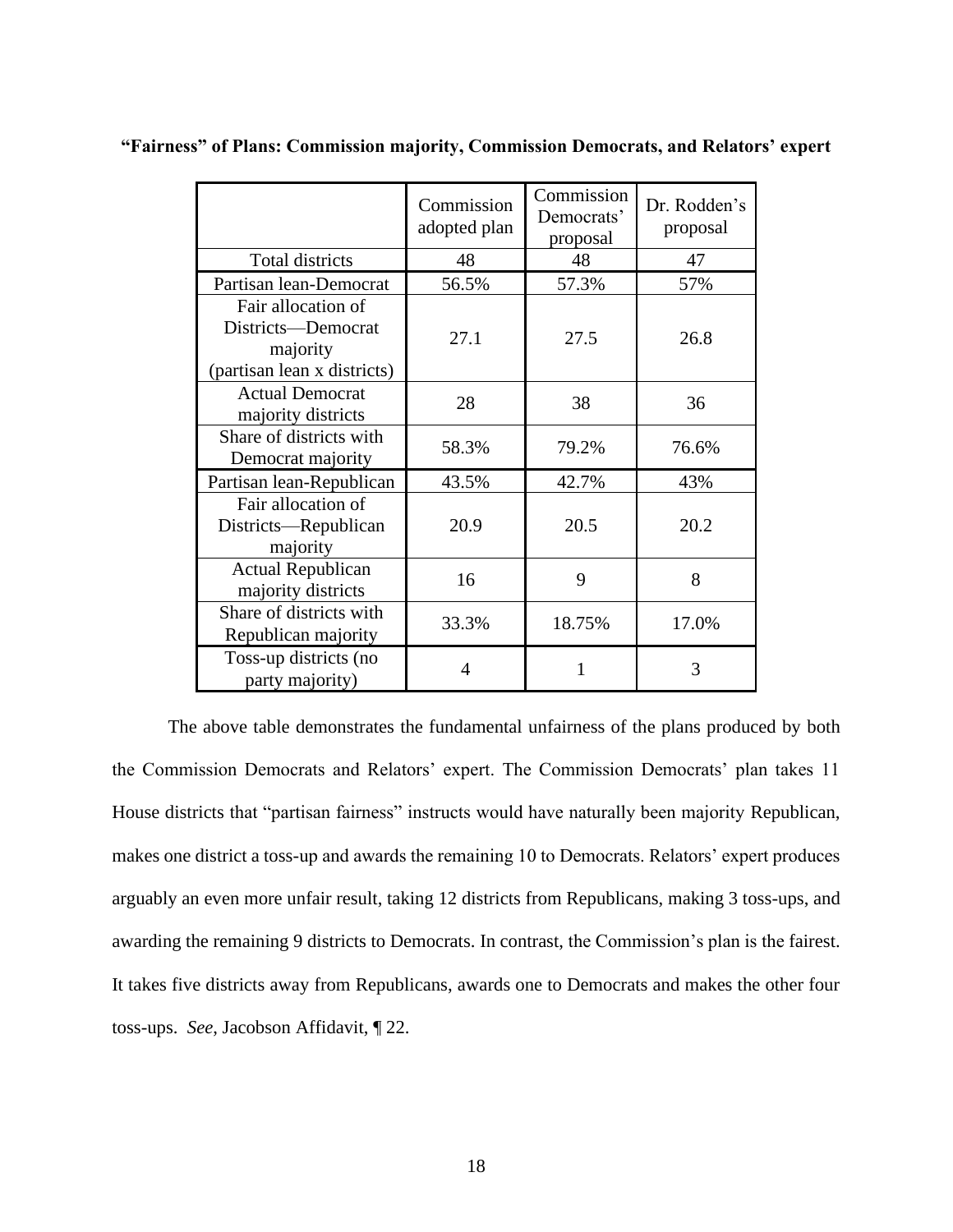<span id="page-25-0"></span>Both the Commission Democrats and Relators' expert Dr. Rodden removed Republican majorities from more than half of the districts to which Republicans would have been had a natural majority according to "partisan fairness." In fact, they drew these 20 Republican-entitled districts in such an unfair and gerrymandered fashion that the number of such Republican districts with a superimposed, artificial Democrat majority actually exceeds the number of Republican districts they permitted to retain a Republican majority!

Relators ignore this unfairness and instead insist that Section 6(B) requires the drawing of 44 districts with Democrat majorities. Having demonstrated that it is possible to draw 44 such districts without violating the directives of Sections 3 and 4, they contend that the Commission must do so.

In making that argument, however, they overlook Section 6(A)'s prohibition on drawing district plans "primarily to favor or disfavor a political party." It seems clear on its face that a plan that awards one Party more than half of the other Party's districts has been drawn "primarily to favor or disfavor a political party." But a closer look at the evidence yields significant additional evidence of gerrymandering.

#### **C. There is strong and clear evidence of gerrymandering in the plans proposed by Democrats on the Commission and by Relators' own expert.**

Commission Democrats' proposed map would grant their party a majority in all 12 districts in Franklin County, along with 10 of the 11 districts in Cuyahoga County. Republicans have a 37% partisan lean in Franklin County, and a 33% partisan lean in Cuyahoga County, yet would have a majority in zero districts in either county. (The 11<sup>th</sup> Cuyahoga County district would be a toss-up). Relators' expert Dr. Rodden would also give Democrats the majority in all the districts in Franklin County and Republicans zero, but would have one Republican majority district in Cuyahoga, while granting Democrats the same 10 districts there. However, he does gerrymander Summit County to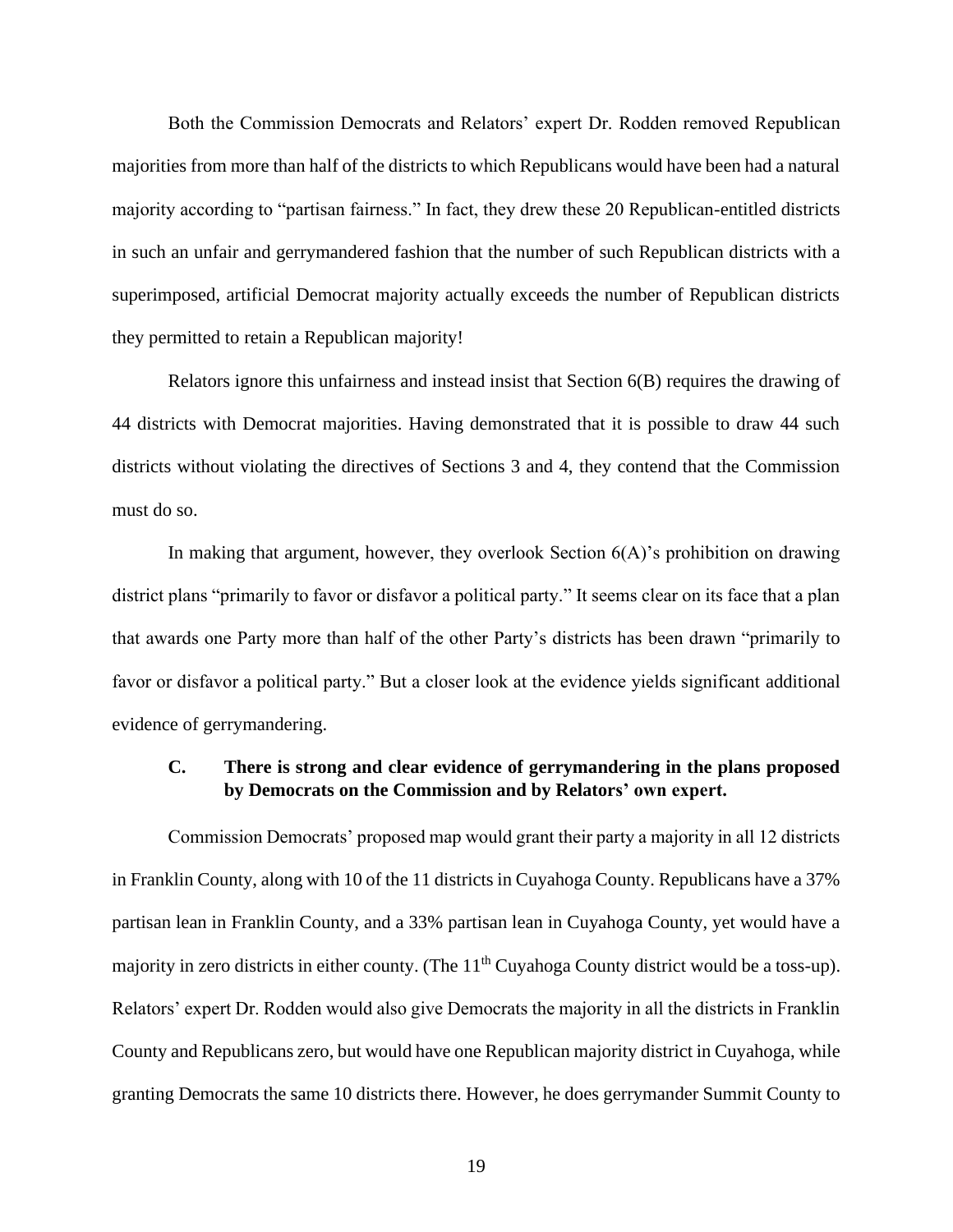grant Democrats the majority in all four districts, despite Republicans having a partisan lean in that county of 45%.<sup>7</sup> Not to be outdone, Commission Democrats grant their party the majority in both Mahoning County districts despite Republicans having a partisan lean in that County of 47%, and awarded themselves majorities in three of the five districts in Montgomery County—even though Montgomery County Republicans have a partisan lean of greater than 50%. *See*, Jacobson Affidavit, ¶ 23.

Moreover, Republicans in these eight counties were packed tightly into the nine majority districts allocated to them under the Commission Democrats' maps. Seven of the nine (77%) Republican-majority districts have a partisan lean of greater than 60%. In contrast, less than half of the Democrat majority districts created by the plan are so packed. At the same time, of the 16 districts where one Party had a small (<54%) majority, all but one favor Democrats. That's a clear indication that Republicans were packed into as few districts as possible so that Democrats could attain a majority in many more districts than their total vote share would normally sustain. *See*, Jacobson Affidavit, ¶ 24.

Another way to look at it: Commission Democrats awarded their party the majority in 79% of the districts in these eight counties. 91% of the marginal districts but only 71% of the packed districts. That kind of distribution doesn't happen absent intent, and is clear evidence that their plan was drawn "primarily to favor or disfavor a political party." *See*, Jacobson Affidavit, ¶ 25.

 $\frac{7}{7}$  Contrary to claims made by Dr. Rodden, compactness is not a neutral criterion when it comes to districting in urban counties. While no one disagrees that ridiculously non-compact, snaking district lines raise serious questions about potential gerrymandering, the opposite is not true: more compact districts in urban counties are not necessarily fairer. In fact, compactness in an urban county can be an excuse to divide up ("crack") center cities to dilute their voting power, or an excuse to crack surrounding suburban areas so that their voice can be overwhelmed by voters from the center city. Indeed, that is exactly what Dr. Rodden did in drawing four neatly-compact, Democrat-majority districts, and zero Republican ones, in Summit County—where Republicans receive 45% of the vote.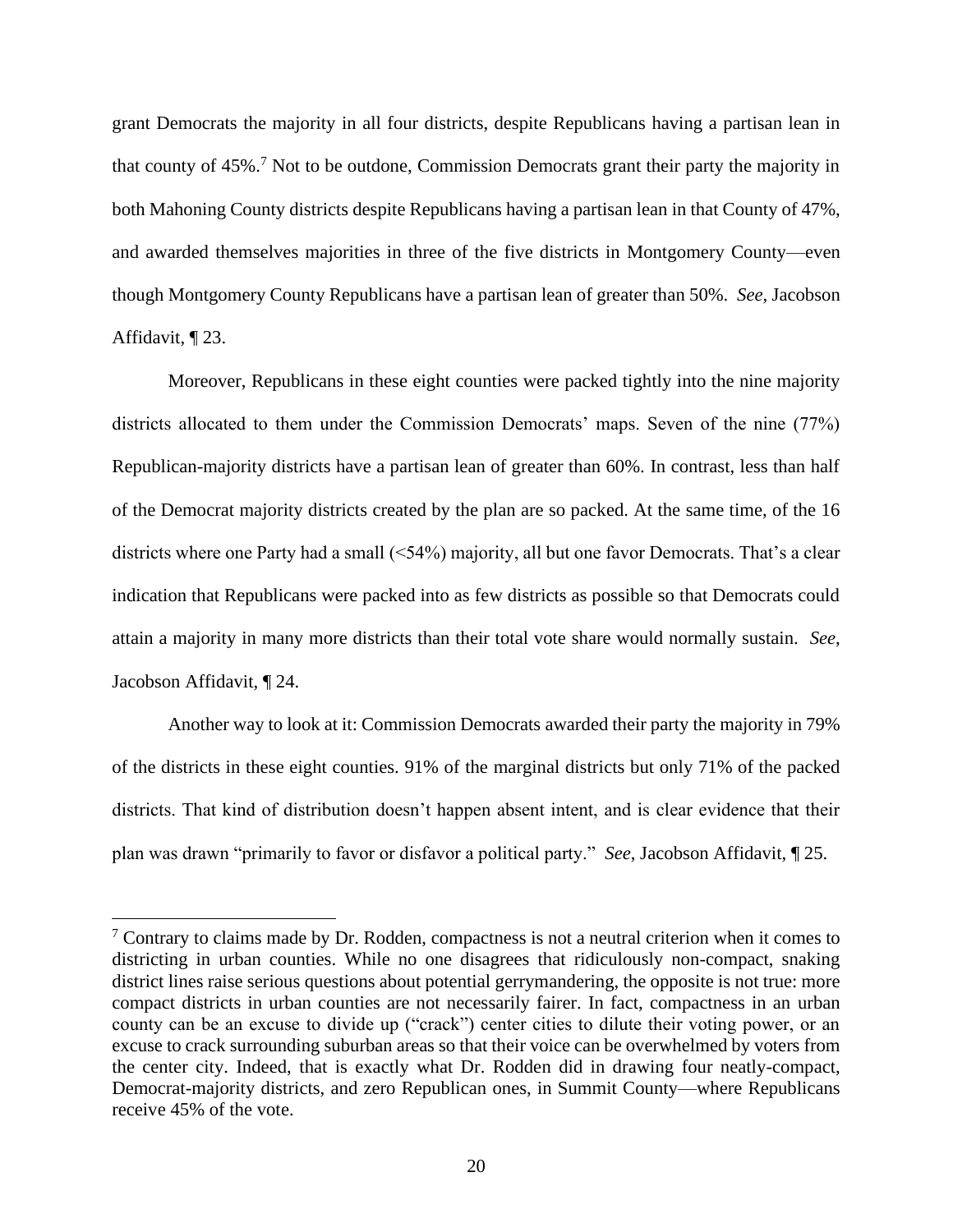Indeed, with only 57% of the voters in these 48 districts, Democrats would be unable to draw themselves a majority in 79% of the districts without (1) packing Republicans into a fraction of those 48 districts and (2) drawing a large number of barely-Democrat majority districts (15 of 38 Democrat-majority districts). But for the egregious partisan gerrymander in the Commission Democrats' map, as well as that of Dr. Rodden, Democrats would not be able to supplant the natural Republican majority status in more than half of these Republican-entitled districts.

### <span id="page-27-0"></span>**D. Section 6(A) in fact prohibits the Commission from engaging in such a partisan gerrymander, even in furtherance of Section 6(B)'s "partisan fairness" goal.**

Sections  $6(A)$  and  $6(B)$  are equal standards. Section 6 does not subordinate the prohibition on gerrymandering to the goal of proportional districts. Indeed, the language says they are to be read together: The Commission "shall attempt to draw" a districting plan for the General Assembly "that meets *all* of the following standards." (emphasis added). The two provisions are to be read and attempted—together: Attempt to be as proportionally fair as you can be *without gerrymandering*.

Moreover, Sections 6(A) and 6(B) are "standards" that the Commission "shall attempt" to attain. The embellishments and election statements made by proponents does not negate or supersede the plain wording of the Amendment itself. If the drafters of the 2015 constitutional amendment had intended to *require* partisan fairness under 6(B), they would not have made it coequal with a prohibition on gerrymandering. They would not have made it subordinate to Sections 2, 3, 4, 5, and 7. They would not have called partisan fairness a "standard" that the Commission "shall attempt," and instead would have plainly stated that the Commission "shall draw."

Furthermore, the inherent conflict between drawing proportional districts and not gerrymandering is exactly why Section 6 limits the Commission's duty to *attempting to draw* proportional, non-gerrymandered districts.

<span id="page-27-1"></span>21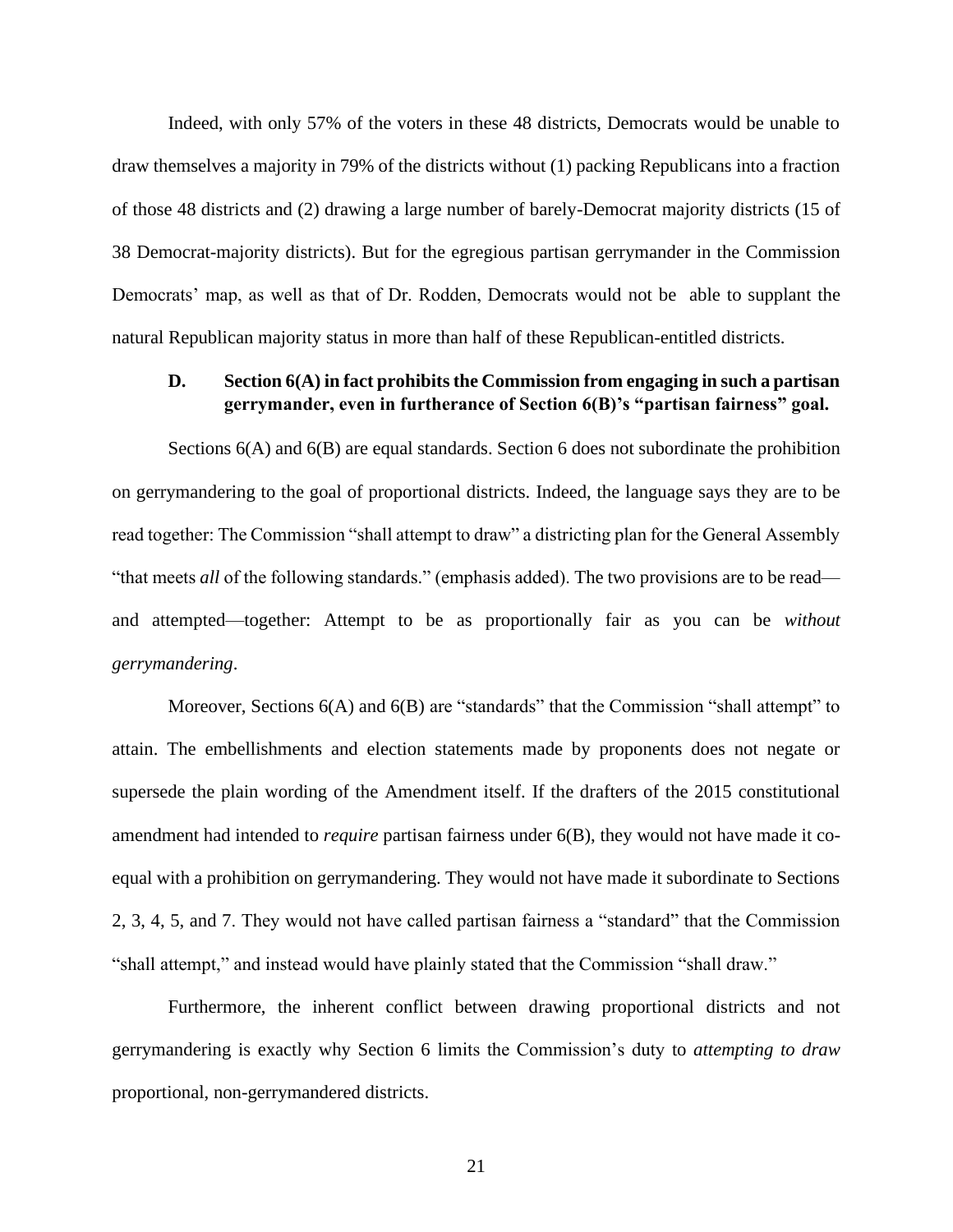**E. The primary directive of Article XI and Ohio's residential, geographic, and partisan demographics—not alleged abuse of discretion by the Redistricting Commission—is why Section 6(B)'s requirements cannot be met in full.**

Section 6 is very clear that the Commission cannot violate the directives of Section 3 in order to further the goal of proportional representation. To the extent that Relators are correct in defining what partisan fairness entails under Section 6(B), the failure of the Commission's adopted map is due entirely to the inability to draw Democrat-majority districts in Small Counties—not to the failure of the Commission to gerrymander in the eight Large Counties where Relators have proposed just that.

While attainment of partisan fairness is not possible for the 51 districts where the Commission's discretion is severely limited, the Commission actually awarded Democrats a greater proportion of seats than Section 6(B) partisan fairness without gerrymandering would suggest in the 48 districts where it could do so. Thusly, it satisfied Section 6(B)'s directive that the Commission attempt to draw fair districts.

### <span id="page-28-0"></span>**F. This Court should uphold the Commission map and not force the Commission to undertake an egregious gerrymander.**

<span id="page-28-1"></span>The inability to draw Democrat majority districts in Small Counties is not a failure on the part of the Commission. As Section 6 makes clear, the inability to achieve the Section 6(B) goal of partisan fairness in one part of the State does not permit, let alone require, gerrymandering in another part of the state. More than a million Ohioans—those in Republican households in these eight Large Counties who would lose their proportionate share of districts in which they can effectively influence public policy—should not have their voices and representation diluted or taken away. The fact that the Ohio Constitution does not permit Relators to obtain the relief they seek without gerrymandering is not a reason to permit, indeed require, such gerrymandering.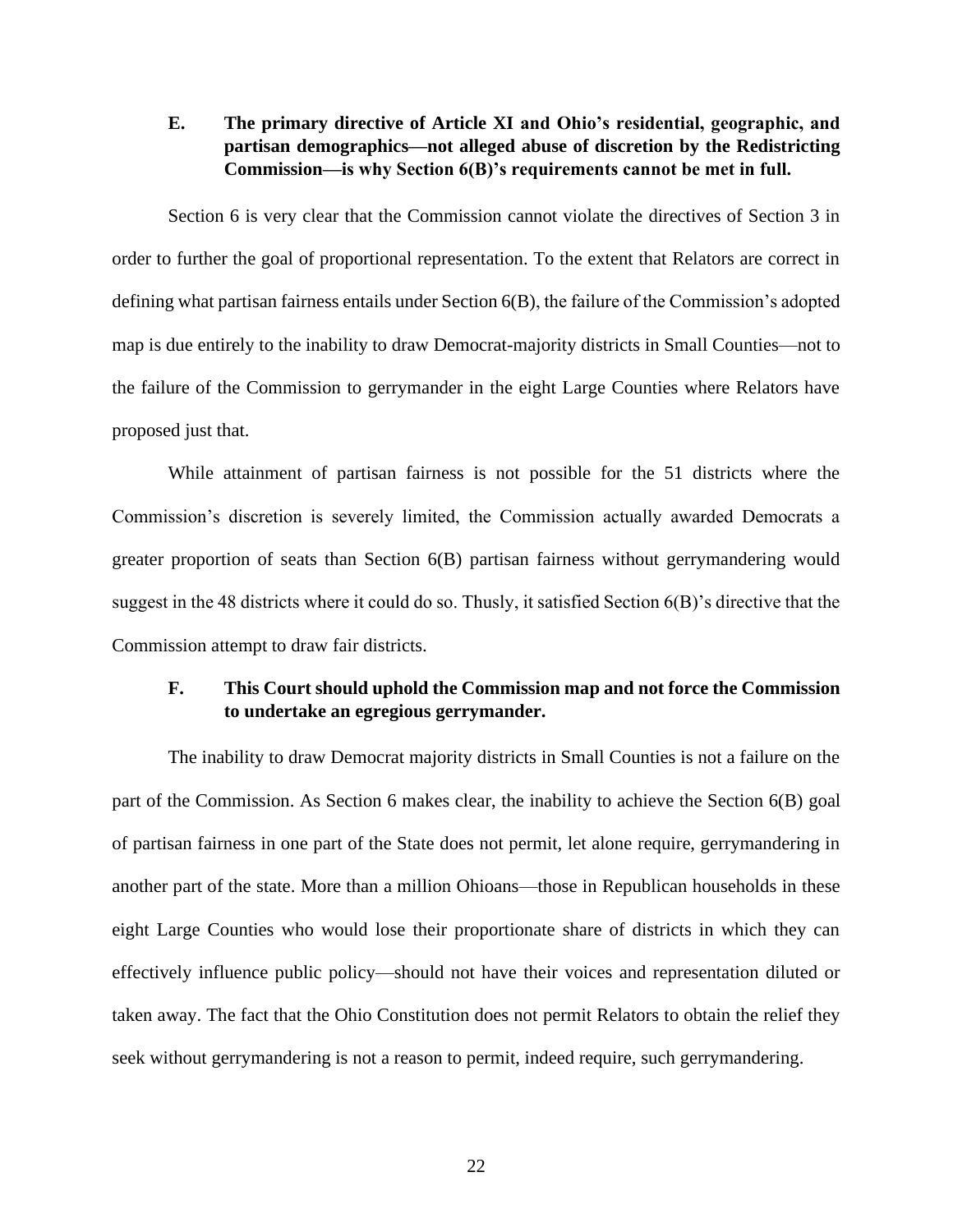#### **CONCLUSION**

For the reasons stated above, the Court should deny Relators' their requested relief and uphold Relators' approved 2021 district plan.

Respectfully submitted,

*/s/ Donald C. Brey*   $\overline{\phantom{a}}$ Donald C. Brey (0021965) Ryan C. Spitzer (0093515) ISAAC WILES & BURKHOLDER, LLC Two Miranova Place, Suite 700 Columbus, Ohio 43215-5098 Telephone: 614-221-2121 Facsimile: 614-365-9516 Email: Email:

*Counsel for Amicus Curiae, Renew Ohio*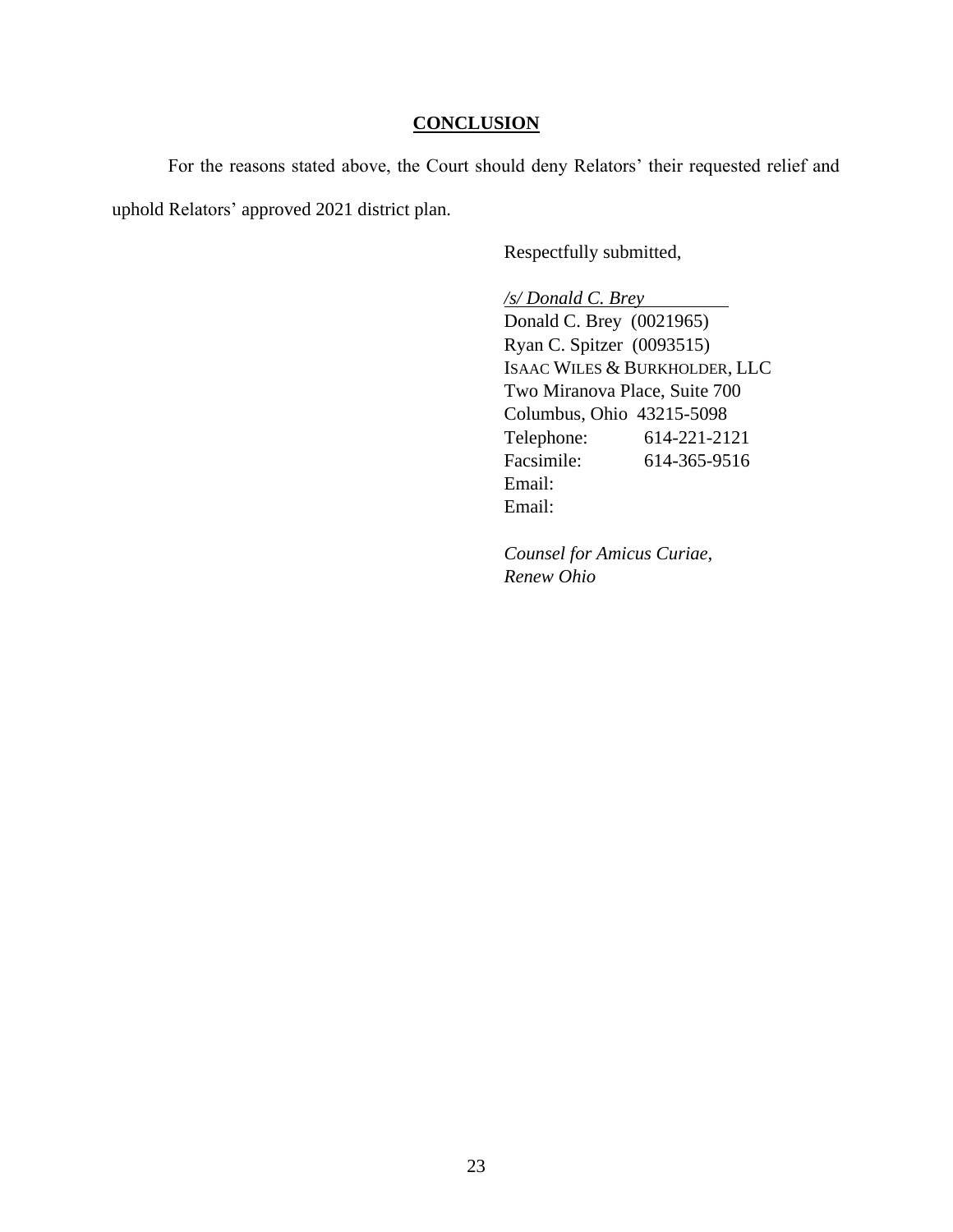### **CERTIFICATE OF SERVICE**

The undersigned hereby certifies that on November 5, 2021, a true copy of the foregoing Brief of Amicus Curiae Renew Ohio in Support of Respondents was filed electronically. Notice of this filing will be sent to all parties by operation of the Court's electronic filing system. Parties may access this filing through the Court's system.

> */s/ Donald C. Brey* Donald C. Brey (0021965) *Counsel for Amicus Curiae Renew Ohio*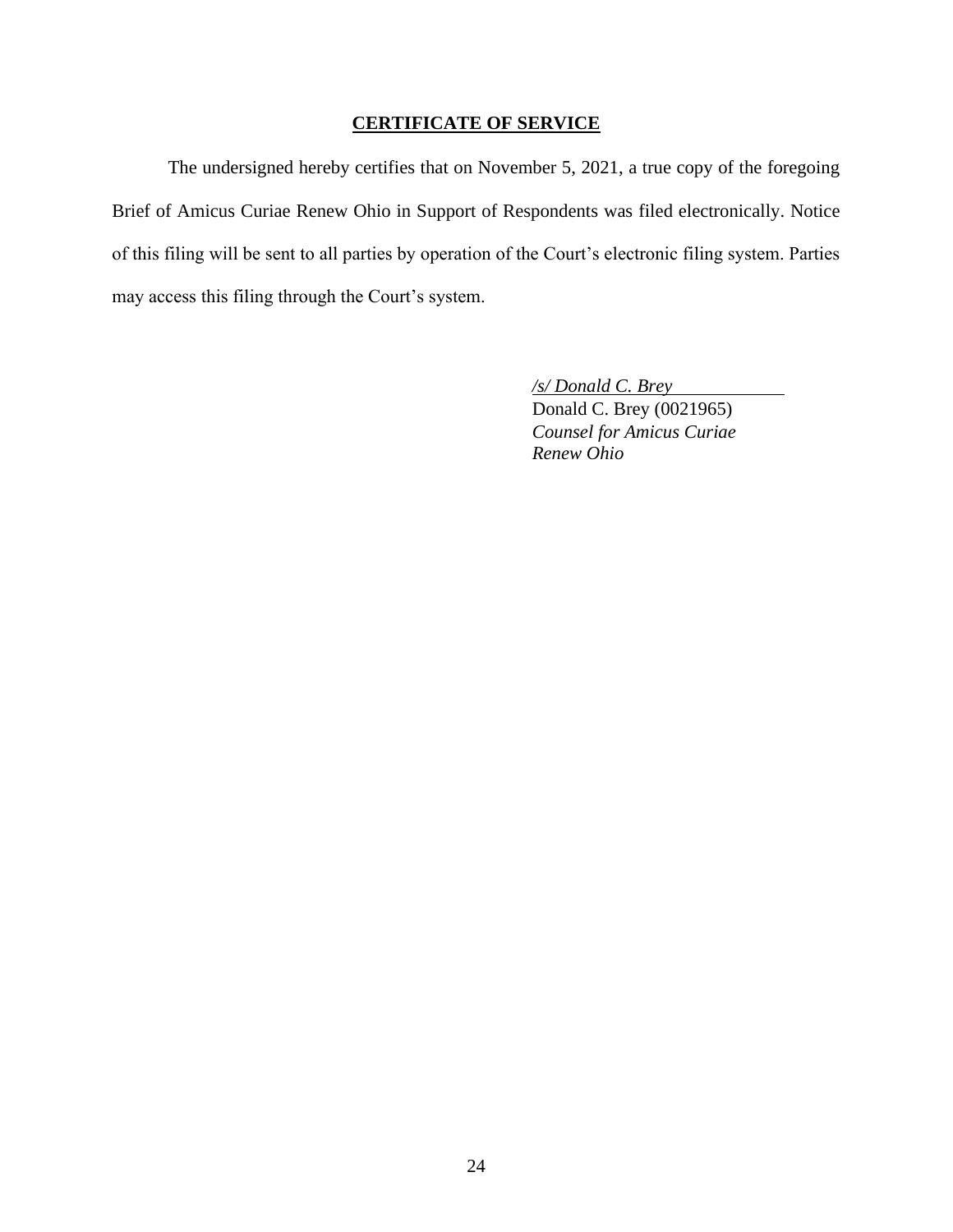#### **AFFIDAVIT OF JEFF JACOBSON**

#### **STATE OF OHIO** COUNTY OF FRANKLIN : SS.

Jeff Jacobson, being first duly sworn, deposes and says as follows.

 $1<sub>1</sub>$ I am a resident of Franklin County.

 $2^{1}$ I served for more than 16 years in the Ohio legislature, eight in the House of Representatives and eight in the Senate.

 $3<sub>1</sub>$ I was a County Republican Party Chairman in Montgomery County for 13 years.

 $\overline{4}$ . I was an active inside participant in designing the 2001 reapportionment. I was an active outside participant in 1991.

 $5<sub>1</sub>$ I was lead negotiator for then-State Rep. Matt Huffman in the 2014 constitutional amendment negotiations, and my lead negotiating partner was then Rep. Vern Sykes on the Democrat side. In that role, I drafted the compromise language contained in Article XI, Section 6.

6. During our negotiations, Democrats pushed for the "partisan fairness" standards listed in Article XI Section 6(B) to be made mandatory requirements. Republicans did not agree because we rightly foresaw that "partisan fairness" would be used as an excuse to violate the linedrawing rules contained in Sections 2, 3, 4, 5, and 7 of Article XI and to gerrymander to achieve a desired partisan outcome.

- 7. After some discussions, agreement was reached on a compromise:
	- a. "Partisan fairness" would be an aspirational goal that the Redistricting Commission should attempt to accomplish.
	- b. "Partisan fairness" would be omitted from the judicial review provisions of Article XI, and thus would not be independently justiciable. However, its standard would be used by the Court to evaluate the

 $\mathbf{1}$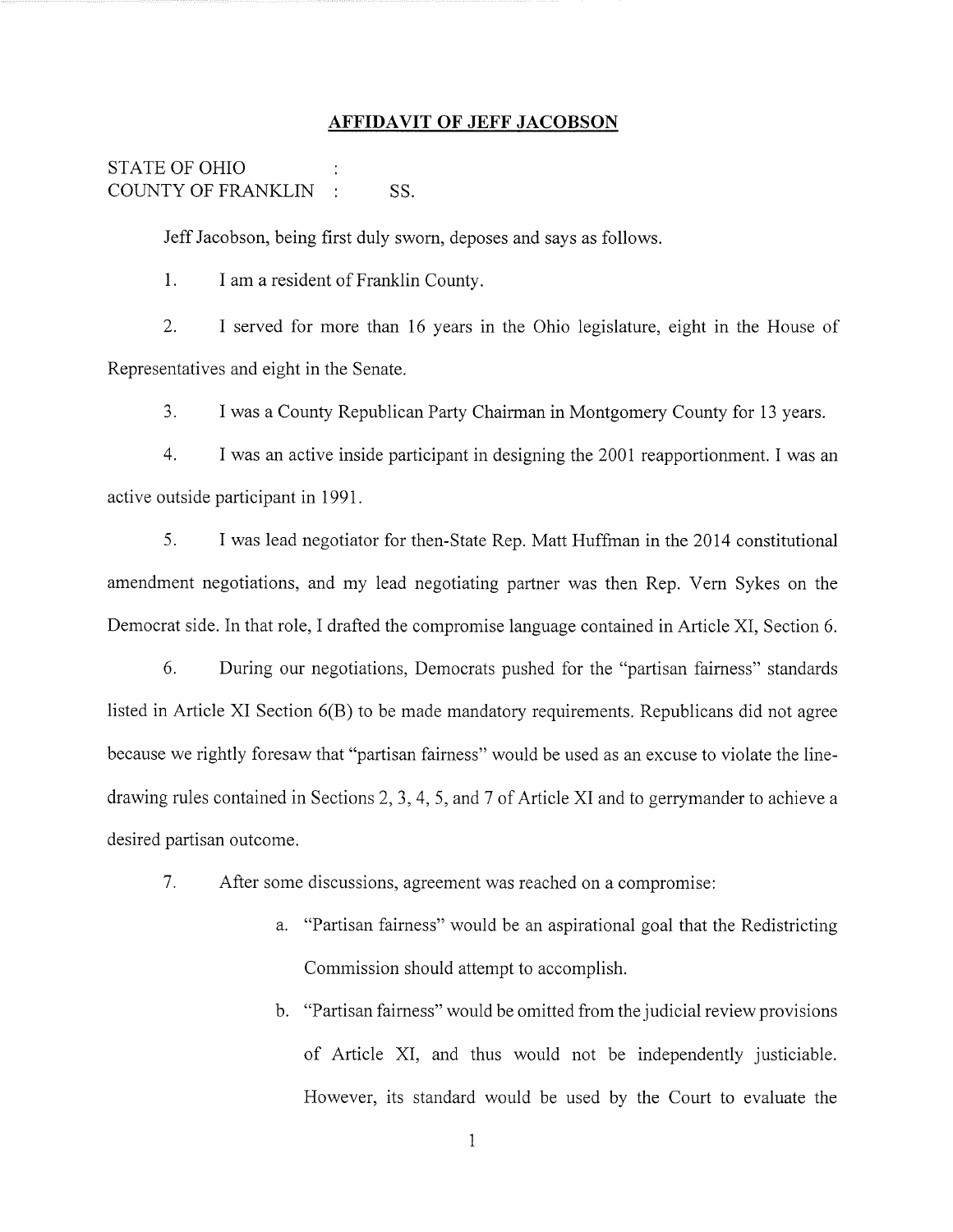severity of violations of the line-drawing rules of Sections 2, 3, 4, 5, and 7 and in determining the appropriate sanction for violations of those sections.

c. We carefully chose the words "shall attempt" in order to be clear that "partisan fairness" was a goal and not mandatory. It was not our agreement that "shall attempt" meant that it must be done if not impossible.

8. We also added the anti-gerrymandering provision out of fears that the "partisan" fairness" language would be used to justify or to require gerrymandering of districts in furtherance of Section 6(B)'s goal, which was intended to be aspirational.

9. Unless stated otherwise, data regarding the "partisan lean" of proposed legislative districts is taken from the website Dave's Redistricting. The composition of Ohio's voting precincts changed in 2012 and 2014 in ways that are not easily traceable, if not unknown and unavailable, rendering it difficult if not impossible to have confidence in any ten-year district analysis. Dave's Redistricting has been cited by press and members of the Commission alike.

10. The Commission's adopted map and the map proposed by Commission Democrats on September 2, 2021 were both available publicly and in a format that works with Dave's Redistricting.

11. For analyzing the map created by Relators' expert Dr. Jonathan Rodden, I worked from his expert report and created a Dave's Redistricting map that contained the territory he included in the eight large counties' districts discussed infra. In three places his map excerpts did not show clearly all the details of the district lines, and I was forced to make educated guesses. I estimate that the total population in the territory for which I made such a guess constitutes less

 $\overline{2}$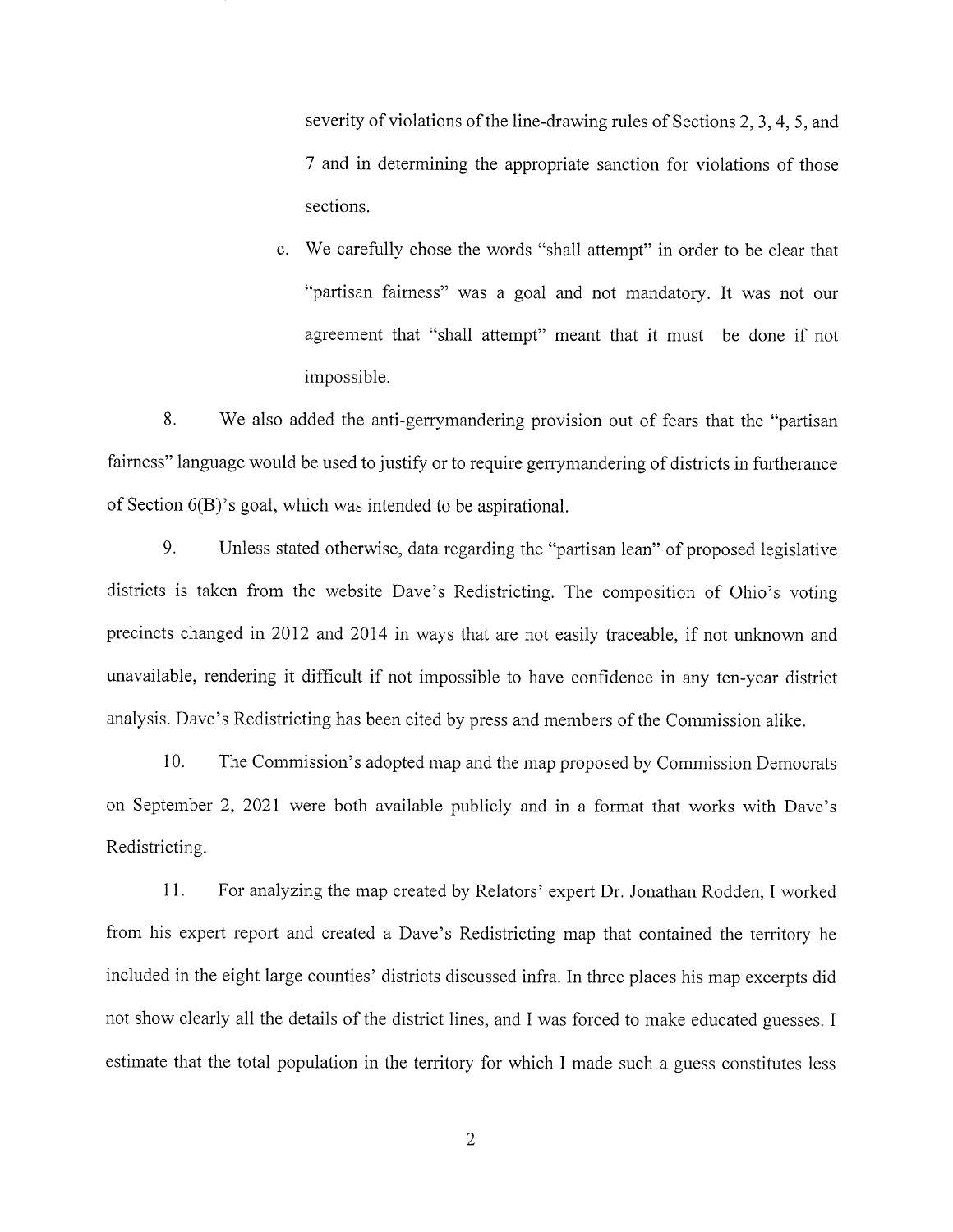than .02% of the territory in his maps that I analyze, and thus have no meaningful impact on my conclusions.

12. Analyzing the twenty-one rural districts drawn by the Commission shows that the "partisan lean" of those districts collectively is  $31\% D - 69\% R$ . Using Relators' own interpretation of Section 6(B), Democrats should be favored in 6 or 7 of those 21 Small County districts. But Ohio's geographic, population, and partisan demographics—along with Section 3's inviolable directives—make it impossible to do so. In fact, no one has demonstrated how more than one district in rural Ohio can be drawn with a Democrat majority, and the one district, centered on Athens County, would have a bare majority at that.

13. For most Large Counties, district lines cannot be drawn in ways that affect which Party is favored. Butler County will have three House districts that favor Republicans, no matter how the lines are drawn; Lucas County will have three districts that favor Democrats and one that favors Republicans. Springfield City may still favor Democrats, but the rest of Clark County favors Republicans so strongly that a full House district will favor Republicans no matter which other parts of Clark County are added to Springfield.

14. With the exception of the aforementioned Lucas County and the eight counties discussed infra, only in Trumbull County can even a single House district be drawn that favors Democrats. Both the Commission majority as well as the Democrat members of the Commission drew a Democrat-favoring district in Trumbull County, as did Relators' expert Dr. Jonathan Rodden. Similarly, both (as well as Dr. Rodden) drew a House district in Portage County in which neither Party has a majority.

15. In fact, the Commission majority and the Commission Democrats agree on the partisan outcome of every one of the 28 House districts drawn in Butler, Clark, Clermont,

 $\overline{3}$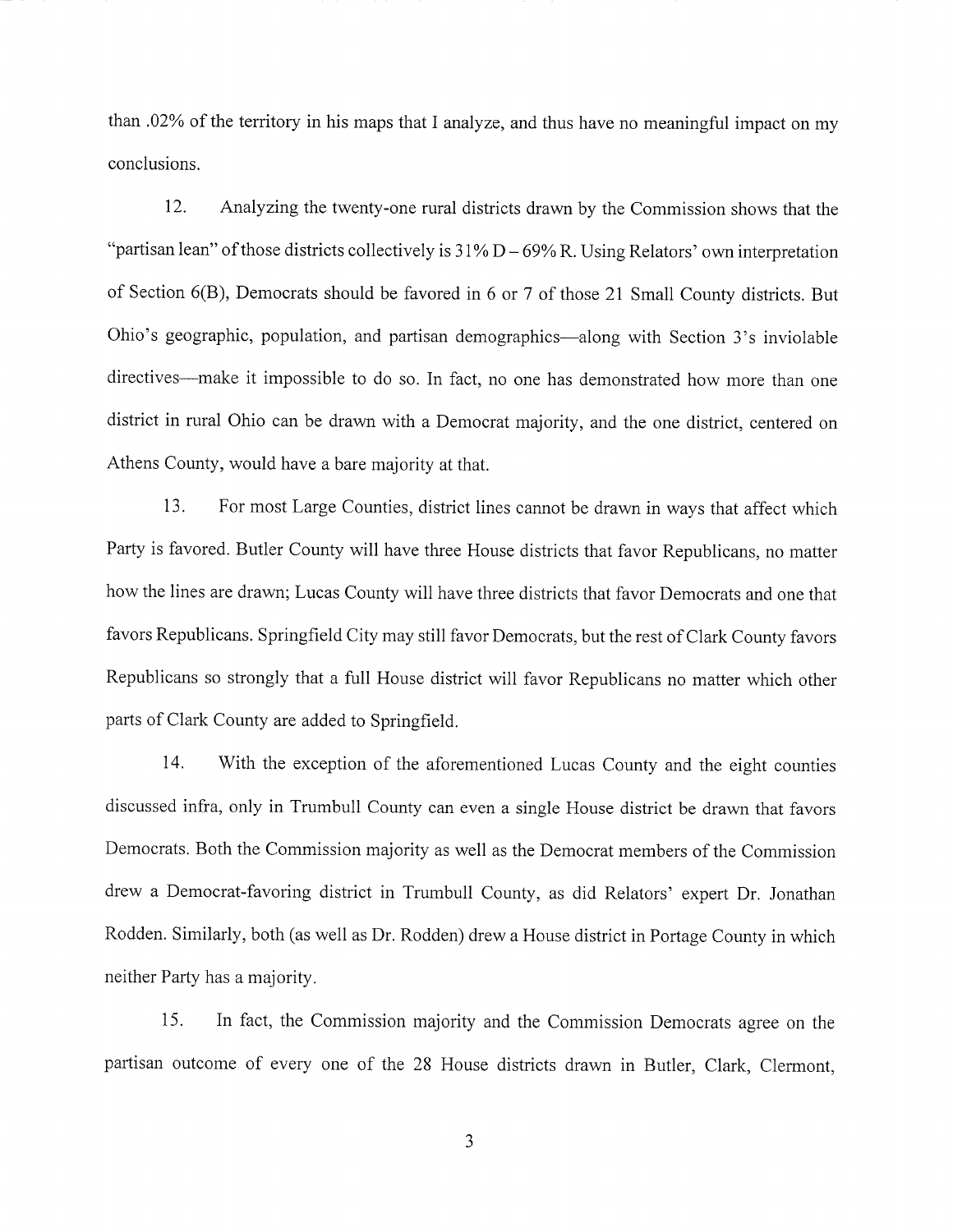Delaware, Fairfield, Greene, Lake, Licking, Lucas, Medina, Portage, Trumbull, Warren, and Wood Counties. Outside of three districts in Lucas County and one in Trumbull that favor Democrats, and one in Portage that favors neither party, the remaining 23 districts all favor Republicans in the plans proposed by both the Commission majority and Commission Democrats.

16. In sum, for the 51 House districts drawn outside the eight Large Counties yet to be discussed, the partisan breakdown of the Commission Democrats' proposal matches the Commission's adopted map in all but one district.

17. This table summarizes the partisan breakdown of the three types of districts discussed thus far:

| <b>District Type</b>                    | Single-<br>County<br><b>Districts</b> | <b>Districts</b><br>containing<br>only Small<br>Counties | <b>14 Large Counties where</b><br>the Commission<br>Democrats' proposal<br>mirrors the adopted map<br>on partisan breakdown | <b>Totals</b> |
|-----------------------------------------|---------------------------------------|----------------------------------------------------------|-----------------------------------------------------------------------------------------------------------------------------|---------------|
| <b>Total Districts</b>                  | 2                                     | 21 <sup>1</sup>                                          | 28                                                                                                                          | 51            |
| Republican<br><b>Majority districts</b> |                                       |                                                          |                                                                                                                             |               |
| Adopted plan                            | $\overline{2}$                        | 21                                                       | 23                                                                                                                          | 46            |
| Commission<br>Democrats proposal        | $\overline{2}$                        | 20                                                       | 23                                                                                                                          | 45            |
| <b>Democrat Majority</b><br>districts   |                                       |                                                          |                                                                                                                             |               |
| Adopted plan                            | $\theta$                              | $\overline{0}$                                           | $\overline{4}$                                                                                                              | 4             |
| Commission<br>Democrats proposal        | $\overline{0}$                        |                                                          | 4                                                                                                                           | 5             |
| <b>Toss-up districts</b>                |                                       |                                                          |                                                                                                                             |               |
| Adopted plan                            | $\Omega$                              | $\theta$                                                 |                                                                                                                             |               |
| Commission<br>Democrats proposal        | $\Omega$                              | $\overline{0}$                                           |                                                                                                                             | 1             |

### Counties where Commission has little discretion over which Party has the district's majority

<sup>&</sup>lt;sup>1</sup> The Democrat Commission proposal actually had 20 rather than 21 House districts entirely composed of Small Counties. The twenty-first district included a very small piece of Wood County that in no way affected the partisan majority of the district. For ease of comparison, because the Commission Democrat and the Commission's adopted plans agree on the partisan breakdown of the two districts (Republicans favored in both), and Relators' expert Dr. Rodden does as well, this table ignores the small portion of Wood County in that twenty-first district and groups it as if it were composed only of Small Counties.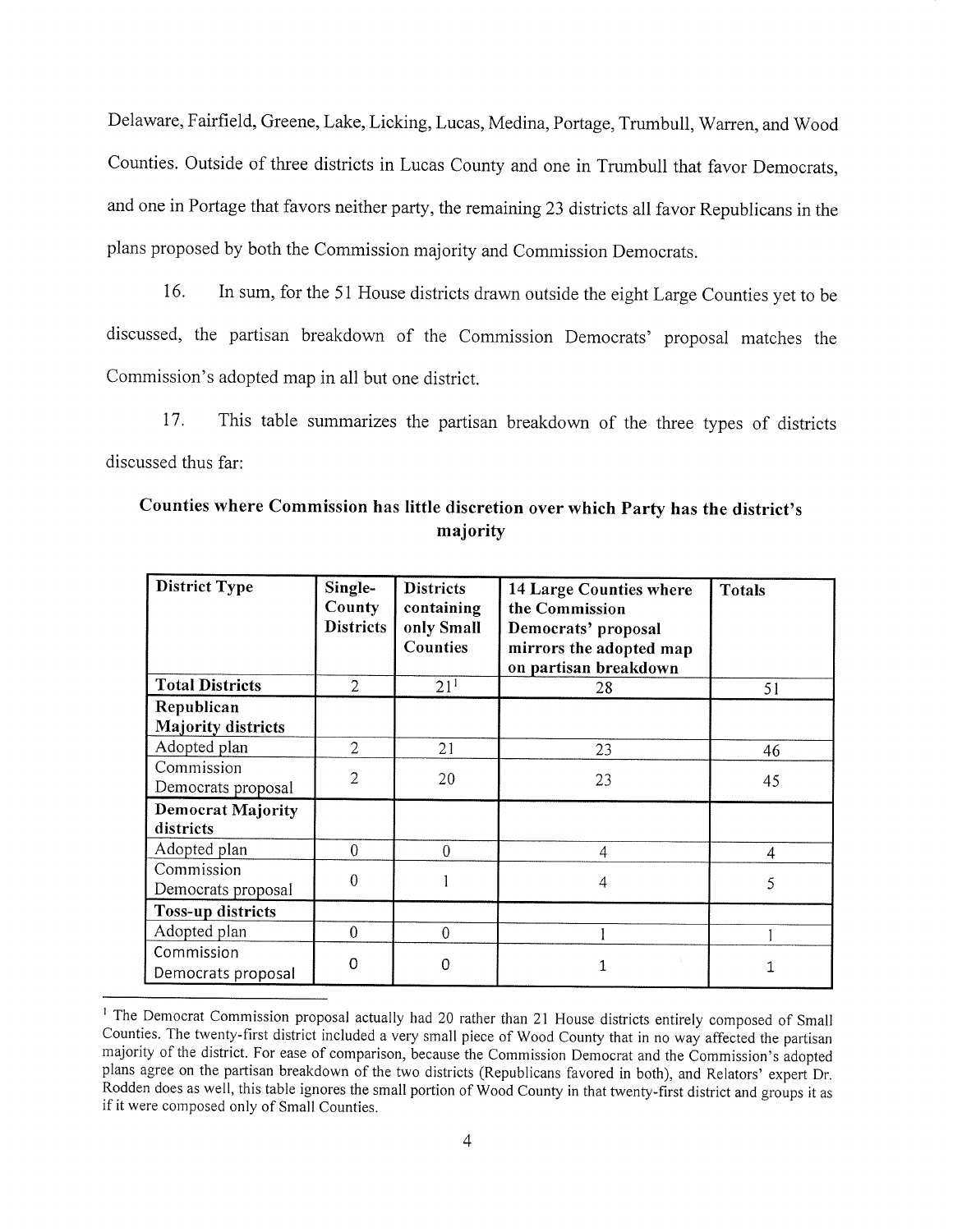18. Democrats have a partisan lean majority in six of these eight counties (Franklin, Cuyahoga, Hamilton, Summit, Mahoning, and Lorain favor Democrats, the latter two by small margins; Stark and Montgomery Counties favor Republicans, the latter also by a small margin), Republicans are competitive in most of them in statewide elections and in fact carried the Presidential vote at least once in half of those eight counties.

19. The eight counties by themselves have a combined partisan lean of 58% Democrat-42% Republican and have a combined population roughly equal to 45 House districts. However, as explained earlier, not all residents of these Large Counties can be included in the districts required to be created entirely from the territory of these counties. It is impossible, for example, to divide Montgomery or Summit Counties, with 4.5 "ratios of representation," into either four or five legal districts. Those counties are too populous for four districts and underpopulated for five. Some residents in each of these counties will have to be assigned to districts that have residents of other counties as well. Because line drawers have significant discretion about what outside territory gets included with the "remainders," and some discretion as to whether or not to create remainders in the first place, it is more appropriate to look at not just these eight counties in a vacuum but the entirety of the districts that include population from these counties.

20. Both the Commission majority and Commission Democrats created 48 districts from these eight counties and additional territory. The Commission majority's 48 districts have an overall partisan lean of 56.5% Democrat - 43.5% Republican, while the Commission Democrats' 48 districts with slightly different outside territory has a partisan lean of 57.3% Democrat and 42.7% Republican. In contrast, Relators' expert Dr. Rodden created one less districts out of these eight counties and his partisan lean falls in the middle—57% Democrat and 43% Republican.

5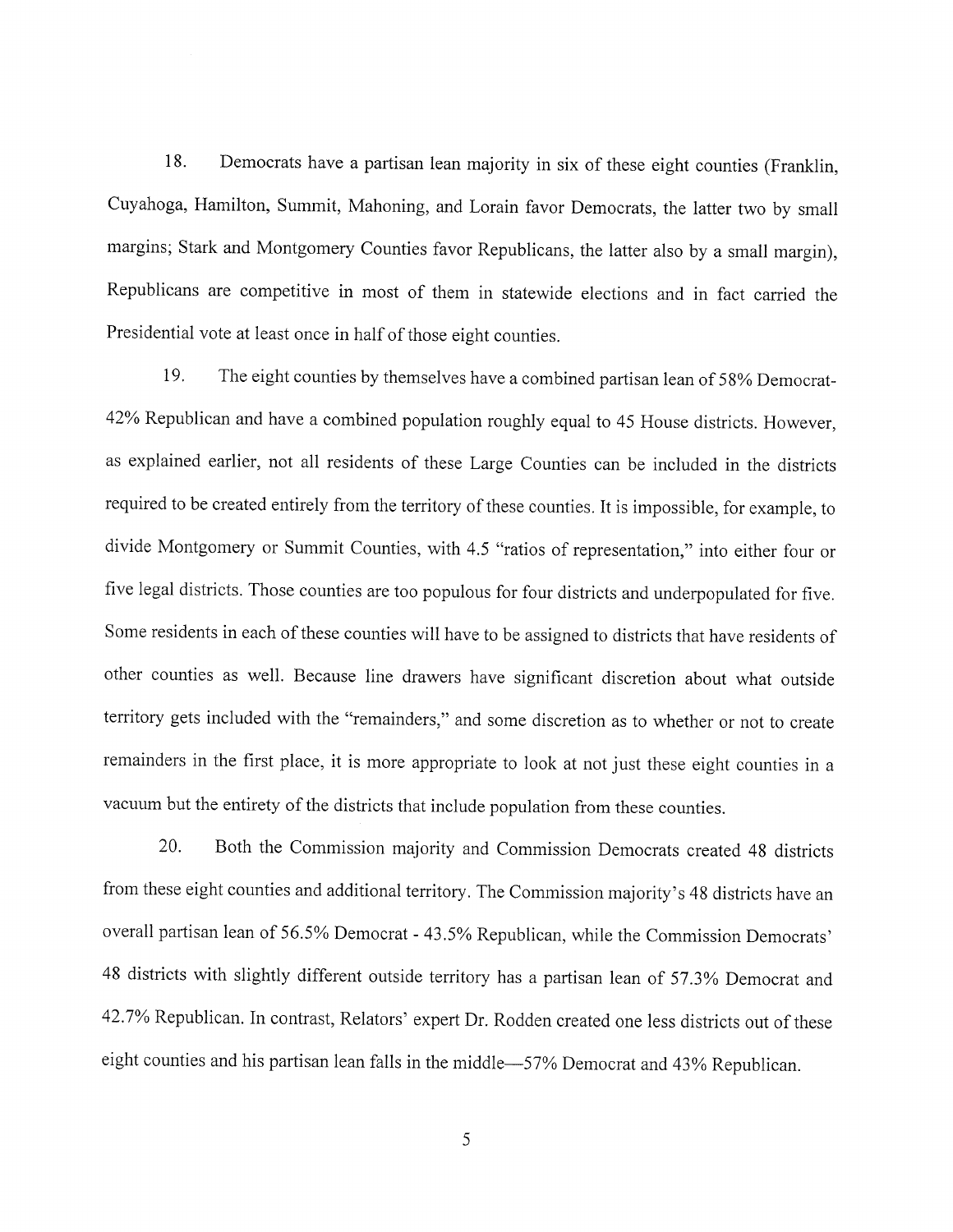If Relators are correct that "partisan fairness" requires the proportion of districts 21. favoring each Party to "closely correspond" to voters' preferences, consider how closely these three plans correspond with those preferences:

"Fairness" of Plans: Commission majority, Commission Democrats, and Relators' expert

|                                                                                     | Commission<br>adopted plan | Commission<br>Democrats'<br>proposal | Dr. Rodden's<br>proposal |
|-------------------------------------------------------------------------------------|----------------------------|--------------------------------------|--------------------------|
| Total districts                                                                     | 48                         | 48                                   | 47                       |
| Partisan lean-Democrat                                                              | 56.5%                      | 57.3%                                | 57%                      |
| Fair allocation of<br>Districts-Democrat<br>majority<br>(partisan lean x districts) | 27.1                       | 27.5                                 | 26.8                     |
| Actual Democrat majority<br>districts                                               | 28                         | 38                                   | 36                       |
| Partisan lean-Republican                                                            | 43.5%                      | 42.7%                                | 43%                      |
| Fair allocation of<br>Districts-Republican<br>majority                              | 20.9                       | 20.5                                 | 20.2                     |
| Actual Republican<br>majority districts                                             | 16                         | 9                                    | 8                        |
| Toss-up districts (no party<br>majority)                                            | 4                          |                                      | 3                        |

22. As is clearly shown in the above table, both the Commission Democrats and Relators' expert have produced fundamentally unfair plans. The Commission Democrats' plan takes 11 districts from Republicans, makes one a toss-up and awards the remaining 10 to Democrats. Relators' expert produces arguably an even more unfair result, taking 12 districts from Republicans, making 3 toss-ups and awarding the remaining 9 districts to Democrats. In contrast, the Commission's plan is the most fair. It takes five districts away from Republicans, awards one to Democrats and makes the other four toss-ups.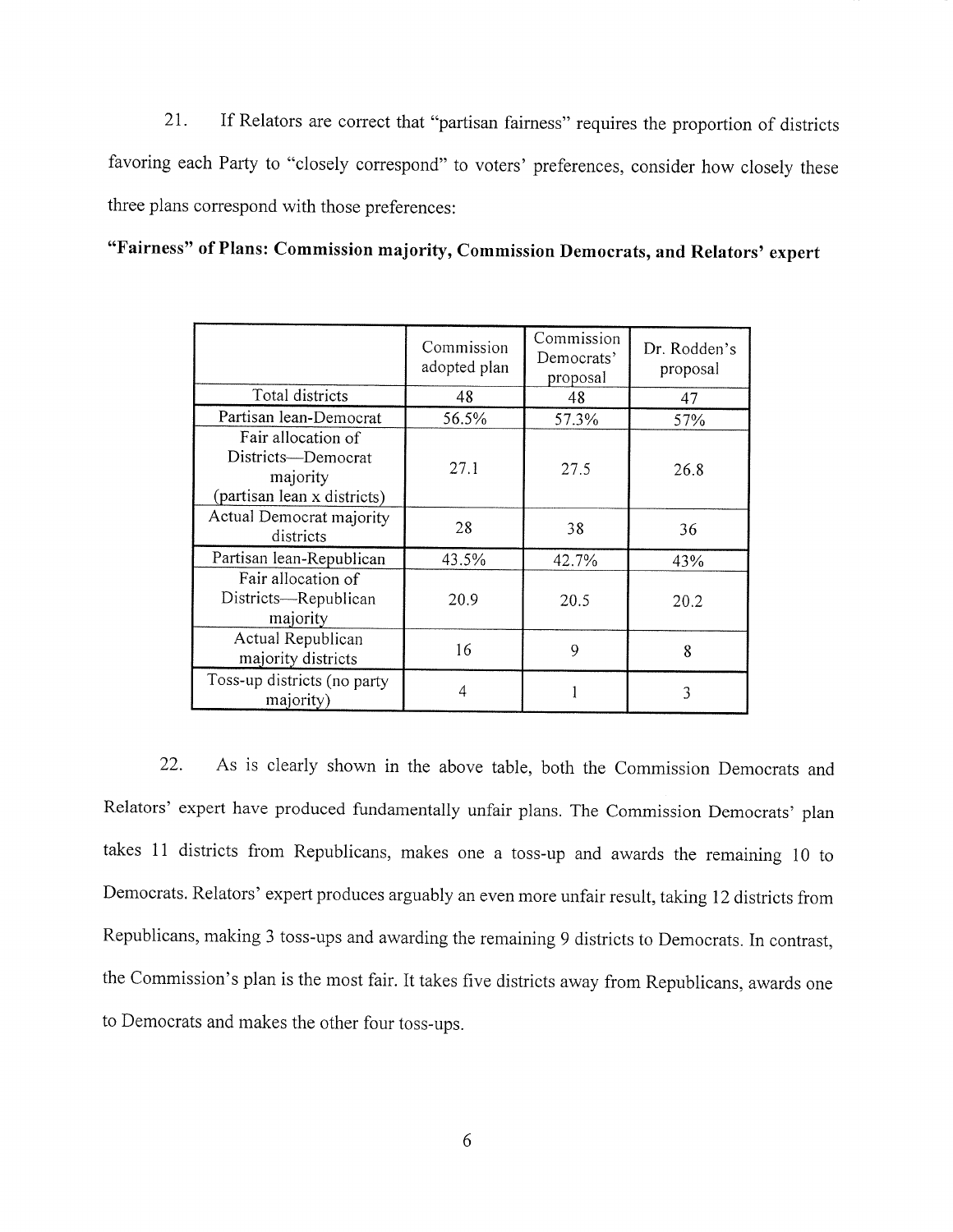23. Further evidence of gerrymandering can be seen in Commission Democrats' proposed map, which would grant their party a majority in all 12 districts in Franklin County, along with 10 of the 11 districts in Cuyahoga County. Republicans have a 37% partisan lean in Franklin County, and a 33% partisan lean in Cuyahoga County, yet would have a majority in zero districts in either county. (The 11th Cuyahoga County district would be a toss-up). Relators' expert Dr. Rodden would also give Democrats the majority in all the districts in Franklin County and Republicans zero, but would have one Republican majority district in Cuyahoga, while granting Democrats the same 10 districts there. However, he does gerrymander Summit County to grant Democrats the majority in all four districts, despite Republicans having a partisan lean in that county of 45%.2 Not to be outdone, Commission Democrats grant their party the majority in both Mahoning County districts despite Republicans having a partisan lean in that County of 47%, and awarded themselves majorities in three of the five districts in Montgomery County—even though Montgomery County Republicans have a partisan lean of greater than 50%.

24. Moreover, Republicans in these eight counties were packed tightly into the nine majority districts allocated to them under the Commission Democrats' maps. Seven of the nine (77%) Republican-majority districts have a partisan lean of greater than 60%. In contrast, less than half of the Democrat majority districts created by the plan are so packed. At the same time, of the 16 districts where one Party had a small (<54%) majority, all but one favor Democrats. That's a clear indication that Republicans were packed into as few districts as possible so that Democrats could attain a majority in many more districts than their total vote share would normally sustain.

<sup>&</sup>lt;sup>2</sup> Contrary to claims made by Dr. Rodden, compactness is not a neutral criterion when it comes to districting in urban counties. While no one disagrees that ridiculously non-compact, snaking district lines raise serious questions about potential gerrymandering, the opposite is not true: more compact districts in urban counties are not necessarily fairer. In fact, compactness in an urban county can be an excuse to divide up ("crack") center cities to dilute their voting power, or an excuse to crack surrounding suburban areas so that their voice can be overwhelmed by voters from the center city. Indeed, that is exactly what Dr. Rodden did in drawing four neatly-compact, Democratmajority districts, and zero Republican ones, in Summit County—where Republicans receive 45% of the vote.